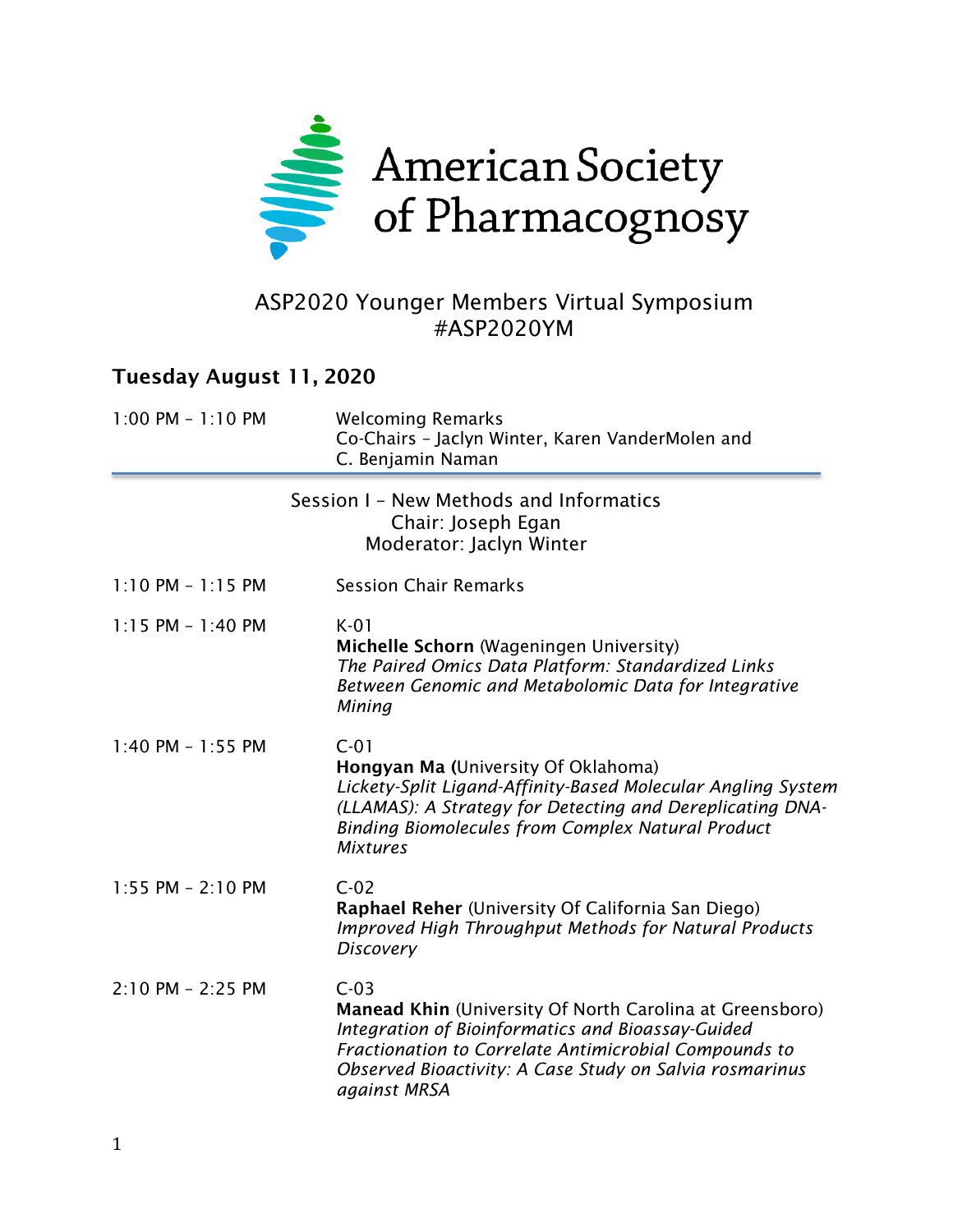|                     | Session II - Pharmacognosy Bioprospecting<br>Chair: Eduardo Caro Diaz<br>Moderator: C. Benjamin Naman                                                                                                                                         |
|---------------------|-----------------------------------------------------------------------------------------------------------------------------------------------------------------------------------------------------------------------------------------------|
| 2:35 PM - 2:40PM    | <b>Session Chair Remarks</b>                                                                                                                                                                                                                  |
| 2:40 PM - 3:05 PM   | $K-02$<br>Shamsunnahar Khushi (University Of Queensland)<br>Discovery of Unprecedented Classes of Molecules from a<br>Library of Southern Australian Marine Sponges Guided by<br>Molecular Networking                                         |
| 3:05 PM - 3:20 PM   | $C-04$<br>Luděk Sehnal (Recetox, Masaryk University, Brno)<br>Antarctic Microbial Biobank: A New Resource for Biodiversity<br>Conservation, Research and Bioprospecting of Polar<br><b>Microbes</b>                                           |
| 3:20 PM - 3:35 PM   | $C-05$<br>Riley Kirk (University Of Rhode Island)<br>Unnarmicin D, an Anti-Inflammatory Cyanobacterial<br>Metabolite with Delta and Mu Opioid Binding Activity<br>Discovered Via a Pipeline Approach Designed to Target<br>Neurotherapeutics. |
| 3:35 PM - 3:50 PM   | $C-06$<br>Ali Ramadan Elnaas (Griffith University)<br>Discovery of a Natural Product that Binds to the<br>Mycobacterium Tuberculosis Protein Rv1466 Using Native<br><b>Mass Spectrometry</b>                                                  |
|                     |                                                                                                                                                                                                                                               |
| $4:00$ PM - 5:00 PM | Panel I - Careers in Academia                                                                                                                                                                                                                 |
|                     | William Gerwick (University of California - San Diego)                                                                                                                                                                                        |
|                     | Amy Lane (University of North Florida and ASP PUI<br>Committee)                                                                                                                                                                               |
|                     | C. Benjamin Naman (Ningbo University)                                                                                                                                                                                                         |
|                     | Huzefa Raja (University of North Carolina at Greensboro)                                                                                                                                                                                      |
|                     | Patrick Still (California State University, Dominguez Hills)                                                                                                                                                                                  |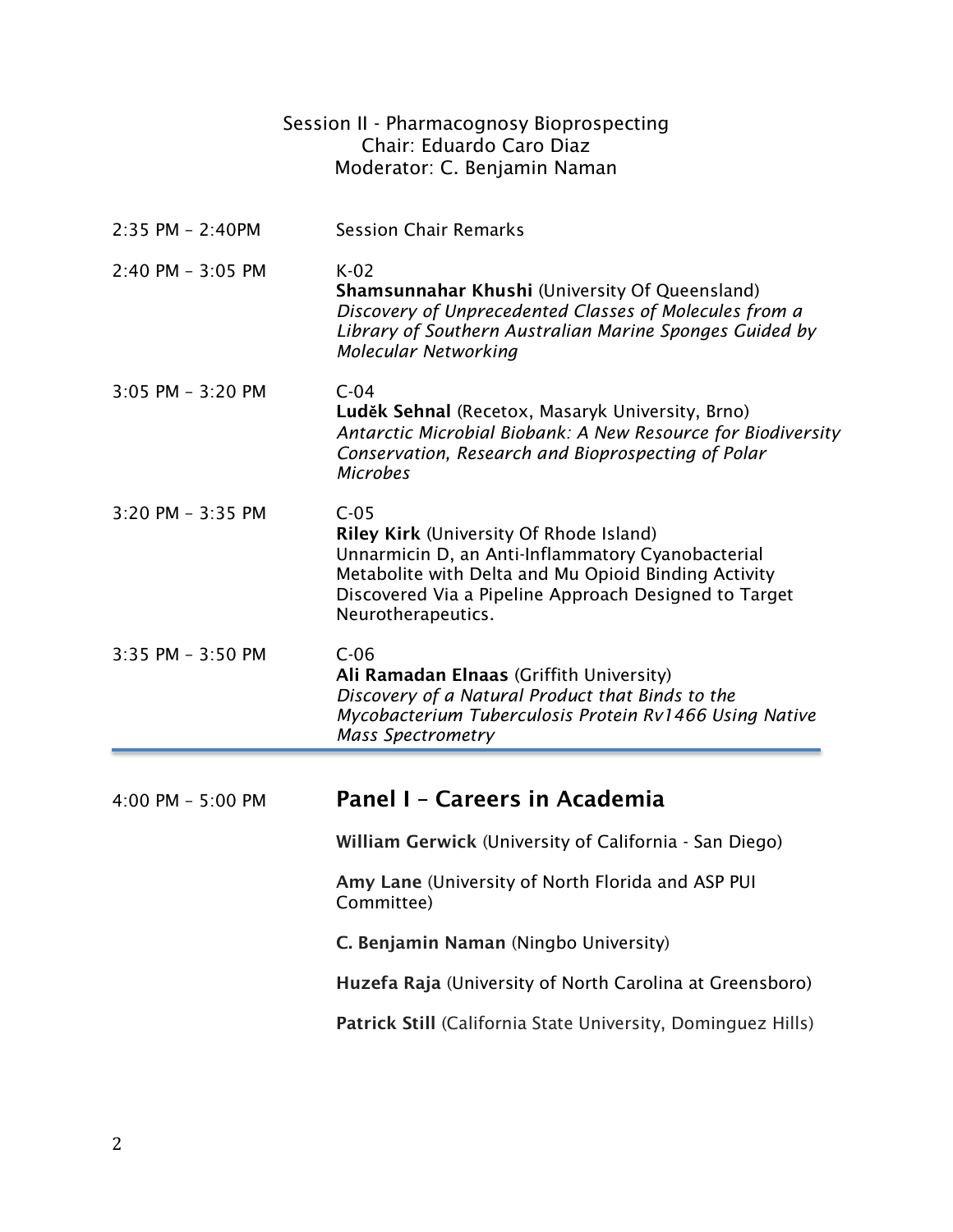# Wednesday August 12, 2020

| $1:00$ PM - $1:05$ PM | <b>Welcoming Remarks</b><br>Co-Chairs - Jaclyn Winter, Karen VanderMolen and<br>C. Benjamin Naman                                                                                                                                    |
|-----------------------|--------------------------------------------------------------------------------------------------------------------------------------------------------------------------------------------------------------------------------------|
| $1:05$ PM - 2:05 PM   | Panel II - Careers in Industry                                                                                                                                                                                                       |
|                       | Steve Bobzin (Central Coast Agriculture LLC)                                                                                                                                                                                         |
|                       | Michael Kernan (Gilead Science)                                                                                                                                                                                                      |
|                       | <b>Shichang Miao (ChemoCentryx Inc.)</b>                                                                                                                                                                                             |
|                       | <b>Sandra Morris</b> (Johnson & Johnson)                                                                                                                                                                                             |
|                       | Karen VanderMolen (The Procter & Gamble Company)                                                                                                                                                                                     |
|                       | Session III - Chemical Ecology<br>Chair: Skylar Carlson<br>Moderator: Karen VanderMolen                                                                                                                                              |
| $2:10$ PM - 2:15 PM   | <b>Session Chair Remarks</b>                                                                                                                                                                                                         |
| $2:15$ PM - 2:40 PM   | $K-03$<br><b>Gordon Luu (University Of Illinois At Chicago)</b><br>Complex Community Metabolome Interactions from the<br><b>Cheese Rind-Derived Microbiome</b>                                                                       |
| $2:40$ PM - $2:55$ PM | $C-07$<br>Ria Kidner (Indiana University)<br>Uncovering Molecular Cues that Drive a Unique Symbiotic<br>Relationship Between Biomphalaria glabrata and<br>Capsaspora owczarzaki: A Potential Agent Against<br><b>Schistosomiasis</b> |
| $2:55$ PM - $3:10$ PM | $C-08$<br>Daniel May (University Of Wisconsin - Madison)<br>Chemical Weapons in Escovopsis, the Fungal Parasite of<br><b>Fungus-Growing Ants</b>                                                                                     |
| 3:10 PM - 3:25 PM     | $C-09$<br><b>Jack Ganley (Duke University)</b><br>Investigation of Bacterial-Produced Small Molecules within<br>the Mosquito Gut Microbiome                                                                                          |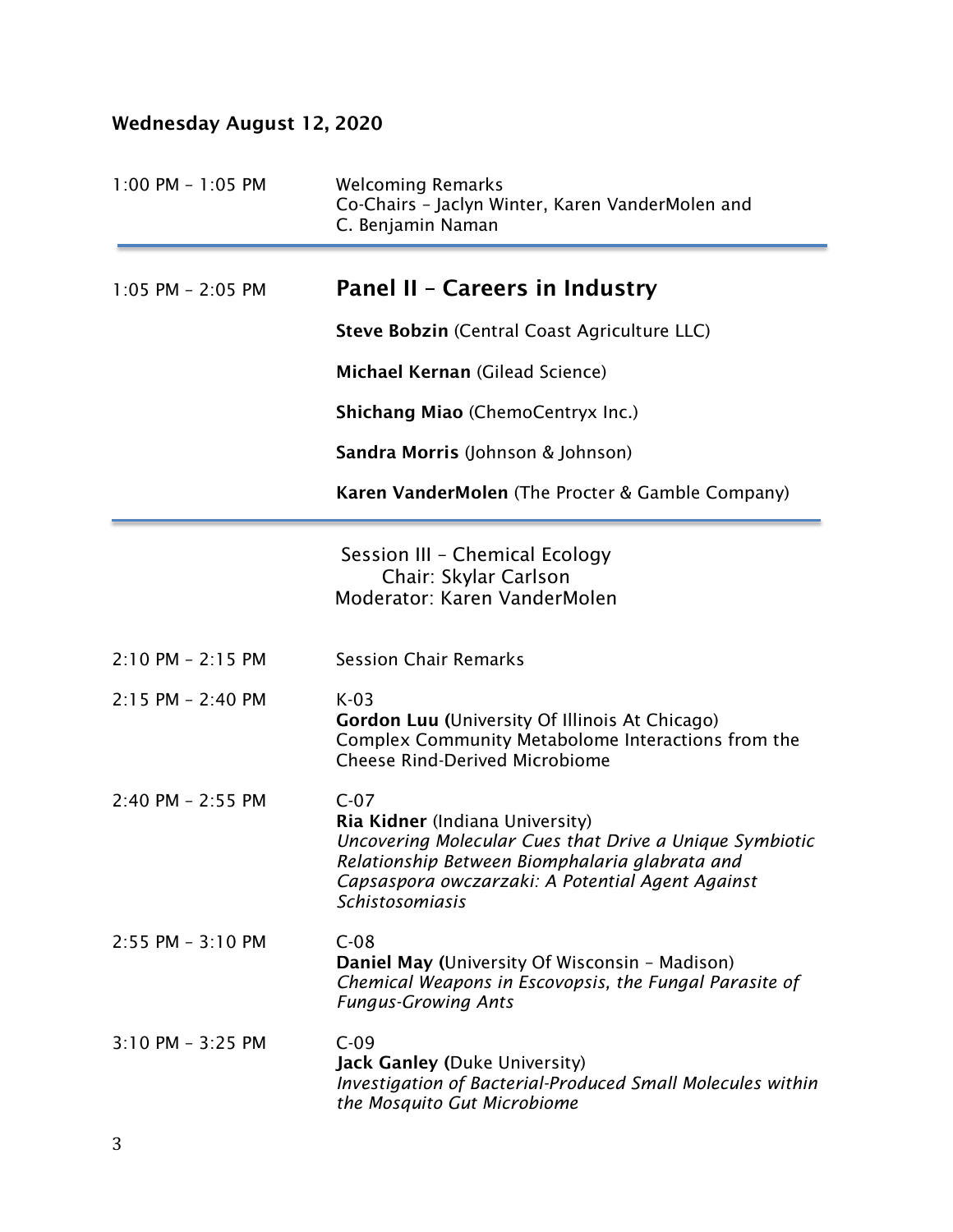|                       | Session IV - Biosynthesis<br>Chair: Jie Li<br>Moderator: Jaclyn Winter                                                                                                                                                           |
|-----------------------|----------------------------------------------------------------------------------------------------------------------------------------------------------------------------------------------------------------------------------|
| $3:45$ PM - $3:50$ PM | <b>Session Chair Remarks</b>                                                                                                                                                                                                     |
| $3:50$ PM - 4:15PM    | $K-04$<br><b>Shannon Ohlemacher (National Institutes of Health)</b><br>Discovery, Biosynthesis, and Self-Resistance Mechanism of a<br>Novel Polyhydroxylated Tetramic Acid Natural Product with<br><b>Antimicrobial Activity</b> |
| $4:15$ PM - $4:30$ PM | $C-10$<br>Jason Hedges (University Of British Columbia<br>Discovery and Reconstitution of the Biosynthetic Pathway to<br>the Nitroimidazole Antibiotic Azomycin                                                                  |
| 4:30 PM - 4:45 PM     | $C-11$<br>Trevor Purdy (University Of California, San Diego<br>Discovery and Biosynthesis of Tetrachlorizine Reveals<br>Enzymatic Benzylic Dehydrogenation via an ortho-Quinone<br>Methide                                       |
| 4:45 PM - 5:00 PM     | $C-12$<br><b>Lindsay Caesar (Northwestern University)</b><br>Heterologous Expression of the Unusual Terreazepine<br>Biosynthetic Gene Cluster Reveals a Promising Approach for<br><b>Identifying New Chemical Scaffolds</b>      |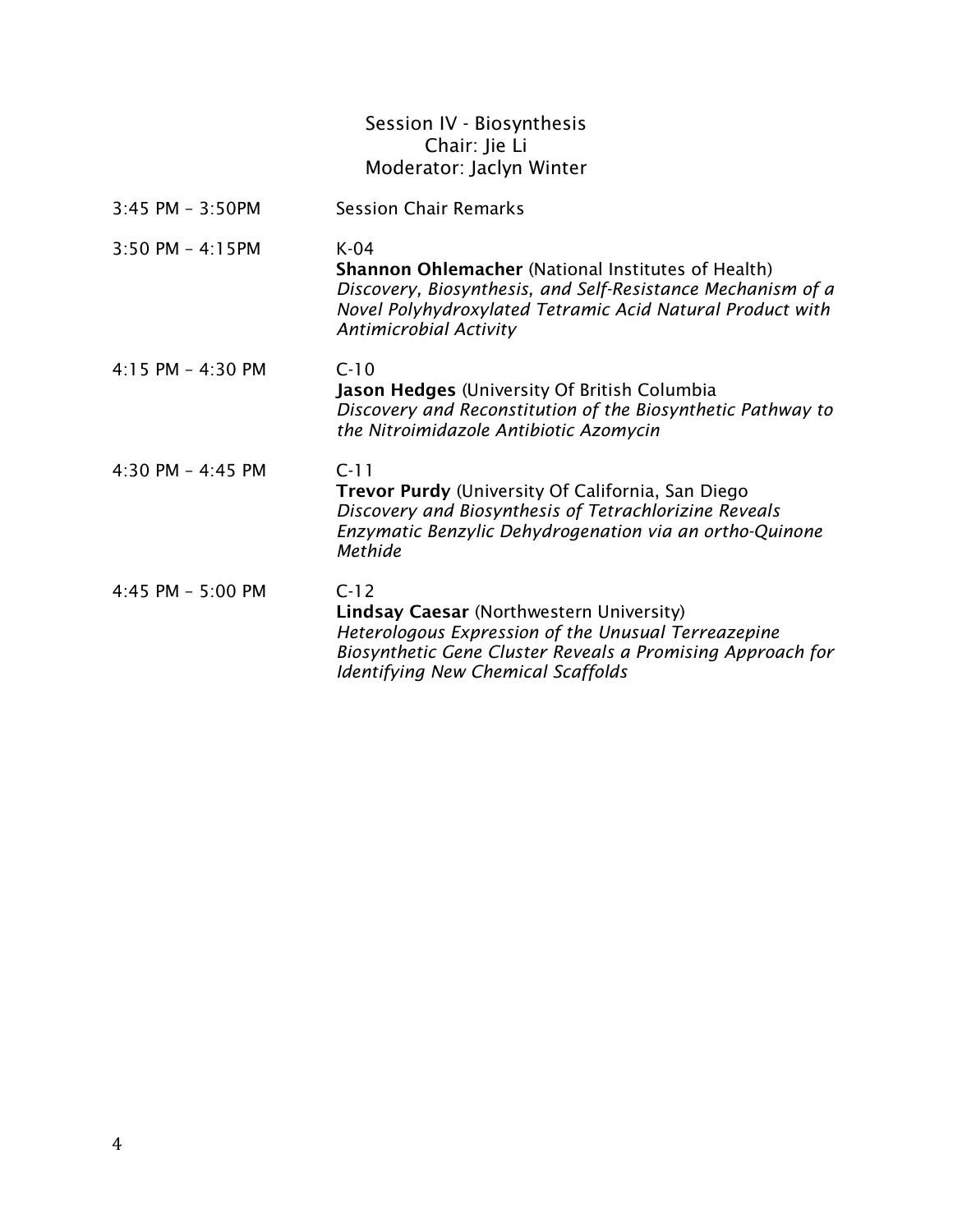# Thursday August 13, 2020

| $1:00$ PM - $1:05$ PM | <b>Welcoming Remarks</b><br>Co-Chairs - Jaclyn Winter, Karen VanderMolen and<br>C. Benjamin Naman                                                                                                                                            |
|-----------------------|----------------------------------------------------------------------------------------------------------------------------------------------------------------------------------------------------------------------------------------------|
|                       | Session V - Ethnobotany<br>Chair: Joshua Kellogg<br>Moderator: Karen VanderMolen                                                                                                                                                             |
| $1:05$ PM - $1:10$ PM | <b>Session Chair Remarks</b>                                                                                                                                                                                                                 |
| $1:10$ PM - $1:35$ PM | $K-05$<br>Caitlin Risener (Emory University)<br>A Clerodane Diterpene from Callicarpa americana<br>Resensitizes Methicillin-Resistant Staphylococcus aureus to -<br><b>Lactam Antibiotics</b>                                                |
| $1:35$ PM - $1:50$ PM | $C-13$<br>Jessica Furner-Pardoe (University Of Warwick)<br>Anti-biofilm activity of 1,000-year-old-remedy requires the<br>combination of multiple ingredients.                                                                               |
| $1:50$ PM - 2:05 PM   | $C-14$<br>Kristelle Hughes (University Of French Polynesia)<br>Polynesian Cosmetopoeia as Hair Loss Treatment: LC-MS/MS<br>Molecular Networks for Metabolites Identification and Their<br>Targets in Hair Growth-Inducing Signaling Pathways |
| $2:05$ PM - $2:20$ PM | $C-15$<br><b>Mohammad Omar Faruque (University of Chittagong)</b><br>Demystifying Bangladeshi Ethnomedicines with Modern<br>Approaches: Congea Tomentosa as a Source of Potential<br>Anti-Microbial and Anti-Cancer Agents                   |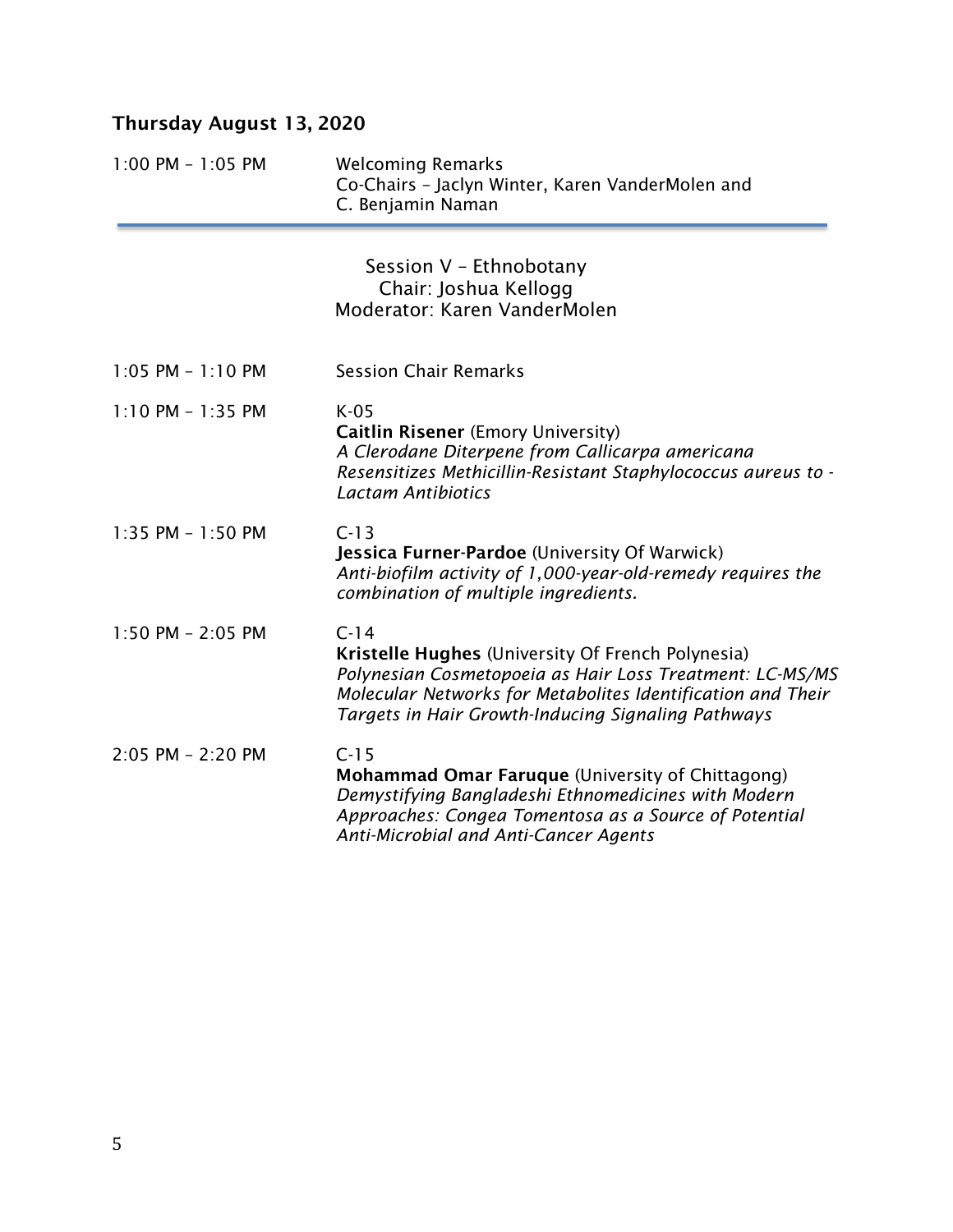|                       | Session VI - Medicinal Chemistry and Pharmacology<br>Chair: Fatma Al-Awadhi<br>Moderator: C. Benjamin Naman                                                                                                                                                                                                                                                                                                                                      |
|-----------------------|--------------------------------------------------------------------------------------------------------------------------------------------------------------------------------------------------------------------------------------------------------------------------------------------------------------------------------------------------------------------------------------------------------------------------------------------------|
| $2:30$ PM - $2:35$ PM | <b>Session Chair Remarks</b>                                                                                                                                                                                                                                                                                                                                                                                                                     |
| 2:35 PM - 3:00 PM     | $K-06$<br><b>Charles Fermaintt</b> (University of Texas - Health Science<br>Center San Antonio)<br>Dual Immunogenic and Triple-Negative Breast Cancer<br>Selective Daphnane-Type Diterpenoids                                                                                                                                                                                                                                                    |
| $3:00$ PM - $3:15$ PM | $C-16$<br>Victoria Klein (University Of California, Santa Cruz)<br>Identifying the Cellular Target of Cordyheptapeptide A and<br><b>Synthetic Derivatives</b>                                                                                                                                                                                                                                                                                    |
| 3:15 PM - 3:30 PM     | $C-17$<br>Amanda Christine Maldonado (University Of Illinois At<br>Chicago<br>Eupenifeldin, a Novel Bistropolone Secondary Metabolite, May<br>Act to Induce Apoptotic Events in High-Grade Serous<br><b>Ovarian Cancer</b>                                                                                                                                                                                                                       |
| $3:30$ PM - $3:45$ PM | $C-18$<br>Mahsa Khoshbakht (Oregon State University)<br>New Chalanilines A from Chalara sp. Fungi and Total<br>Synthesis of Chalaniline B'                                                                                                                                                                                                                                                                                                       |
| 3:55 PM - 4:55 PM     | <b>Panel III - Current Events and Impactful</b><br><b>Careers Away From Lab Benches</b>                                                                                                                                                                                                                                                                                                                                                          |
|                       | <b>Dominique Carter</b> (US Department of Agriculture USDA)<br><b>Cheryl Hogue</b> (Chemical & Engineering News)<br><b>Craig Hopp</b> (National Center for Complementary and<br>Integrative Health, National Institutes of Health)<br><b>Sabine Kuhn</b> (Retired Marketing Manager for CAS<br>(Chemical Abstracts Service); Pedal with Pete Foundation<br>Nicholas Oberlies, University of North Carolina at<br>Greensboro and President of ASP |
| 4:55 PM - 5:00 PM     | Program Conclusion - Jaclyn Winter, Karen VanderMolen,<br>C. Benjamin Naman and Nicholas Oberlies                                                                                                                                                                                                                                                                                                                                                |

We hope to see you next year at the ASP Annual Meeting in Grand Rapids, Michigan! <u><http://aspmeetings.pharmacognosy.us/></u>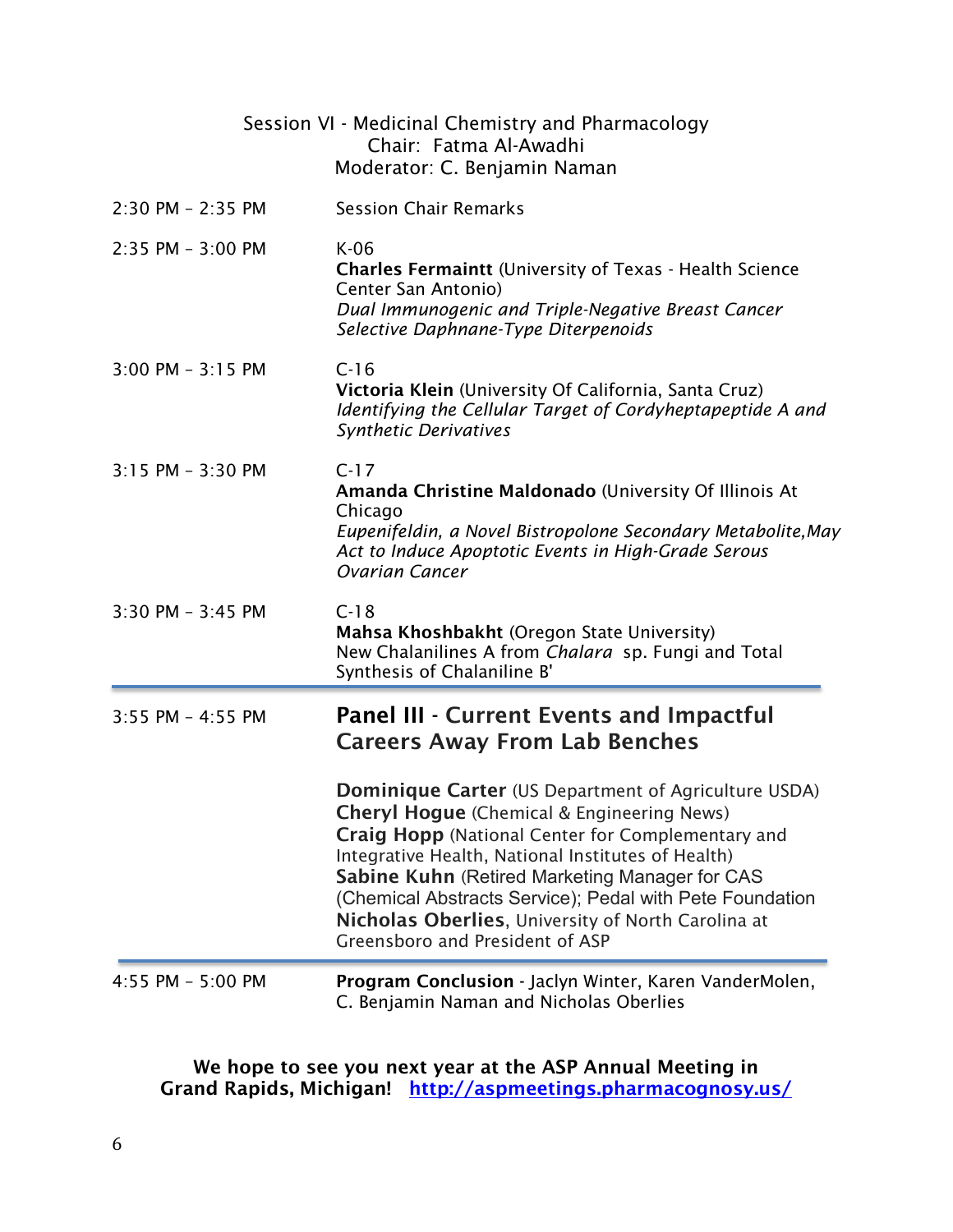# ASP2020 Younger Members Virtual Symposium Abstract Book

# Keynote Speakers

#### **K-01 – Michelle Schorn**

**The Paired Omics Data Platform: Standardized Links between Genomic and Metabolomic Data for Integrative Mining**

*Michelle A. Schorn1, Stefan Verhoeven2, Lars Ridder2, Florian Huber2, Pieter C. Dorrestein3, Marnix H. Medema4, Justin J.J. van der Hooft4. 1Laboratory of Microbiology, Department of Agricultural and Food Sciences, Wageningen University, Wageningen, the Netherlands, 2Netherlands eScience Center, Amsterdam, the Netherlands, 3Collaborative Mass Spectromatry Innovation Center, Skaggs School of Pharmacy and Pharmaceutical Sciences, University of California San Diego, USA, 4Bioinformatics Group, Department of Plant Sciences, Wageningen University, Wageningen, the Netherlands*

Genomics and metabolomics are widely used to explore microbial and plant biosynthetic diversity. Integrating these types of data from paired samples holds great promise for accelerating natural product discovery by mutually informing each other. However, while many paired (meta)genomes and metabolomes have become publicly available, connections between these datasets remain undocumented, and the same is true for links between biosynthetic gene clusters and mass spectra of their metabolic products. This precludes scientists from exploiting paired data to discover new connections between genes and molecules. Here, we introduce the Paired Omics Data Platform

[\(https://pairedomicsdata.bioinformatics.nl/\)](https://pairedomicsdata.bioinformatics.nl/), a community effort to systematically document links between metabolome and (meta)genome samples, and between gene clusters and MS/MS spectra. Seeded with >4,500 genome-metabolome links, the platform enables transferring structural knowledge between omics types and more efficiently linking products to producers. Thus, it paves the way towards large-scale computationallyguided natural product analysis.

#### **K-02 – Shamsunnahar Khushii**

**Discovery of Unprecedented Classes of Molecules from a Library of Southern Australian Marine Sponges Guided by Molecular Networking**

*Khushi, S.1, Salim, A. A.1 and Capon, R. J.1. 1Division of Chemistry and Structural Biology, Institute for Molecular Bioscience, University of Queensland, QLD 4072, Australia*

A global natural product social (GNPS) molecular network guided search of a library of ×960 southern Australian marine sponge extracts successfully detected two southern Australian marine sponges, as sources of two new classes of compounds. Detailed chemical analysis of a *Dysidea* sp. extract led to isolation of dysidealactams A–F (**1.1**–**1.6**) and dysidealactones A–B (**1.7**–**1.8**); and a *Cacospongia* sp. extract led to isolation of cacolides A-L (**2.1**–**2.12**) and cacolic acids A-C (**2.13**–**2.15**). Additionally, this molecular network effectively identified a *Geodia* sp. sponge as a new source of a rare class of indolo-imidazole alkaloids. Further chemical analysis of this sponge extract led to the isolation of the new trachycladindoles H–M (**3.8**–**3.13**). In addition to expanding knowledge of marine natural products, this study demonstrates the value of applying GNPS molecular networking to map chemical diversity and prioritize the selection of marine sponge extracts for more detailed chemical analysis.

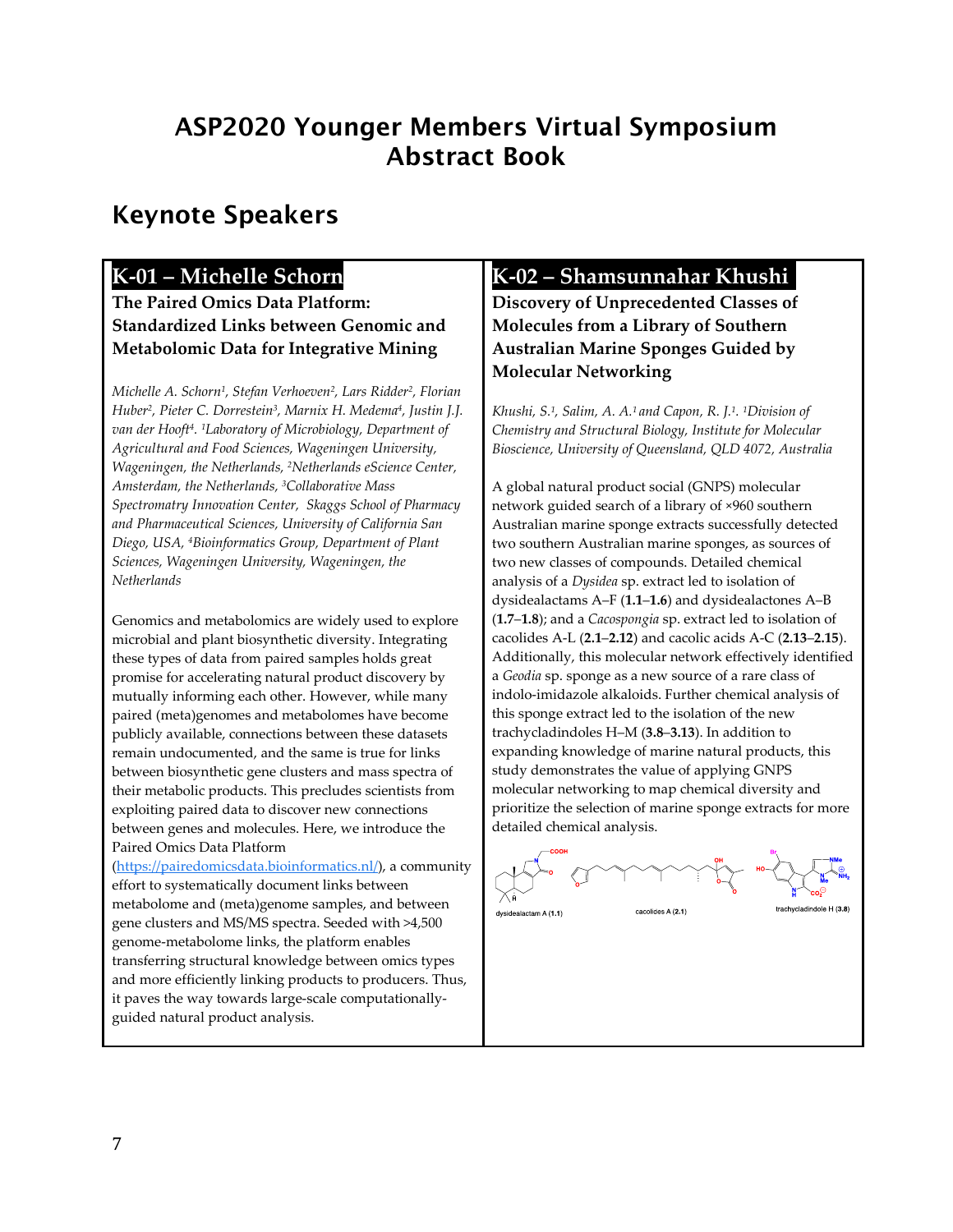#### **K-03 –Gordon Luu**

#### **Complex Community Metabolome Interactions from the Cheese Rind-Derived Microbiome**

*Gordon T. Luu<sup>1</sup> , Jessica L. Cleary-Little1 , Emily C. Pierce2 ,*   $Rachel$  J. Dutton<sup>2</sup>, Laura M. Sanchez<sup>1</sup>. <sup>1</sup> Department of *Pharmaceutical Science, University of Illinois at Chicago,* 

*Chicago, IL, 60612, USA, <sup>2</sup> Division of Biological Sciences, University of California, San Diego, La Jolla, CA, 92093, USA.*

The cheese rind microbiome has proven to be a useful model system for studying microbial interactions due to its simplified diversity, lab-cultivability, and the ease with which the cheese rind can be simulated. However, little is known about the molecules involved in signaling interactions that these microbes utilize for interkingdom communication within the community during colonization ofthe cheese rind.Two fungi (*Scopulariopsis*  sp. JB370, *Penicillium solitum*) and three bacteria (*Hafnia*  sp. JB132, *Pseudomonas psychrophila* JB418, *Escherichia coli* K12) are of interest to us. Here, *E. coli* K12 is a model for food borne pathogens, and all other species are native cheese rind microbes. Using mass spectrometry-based untargeted metabolomics on tripartite fungus-bacterium-bacterium synthetic communities, we compared the metabolomic profiles to those of pairwise fungus-bacterium communities and fungal and bacterial monocultures to identify new fungal secondary metabolites responsible for community interactions. Tripartite microbial communities allow us to identify and validate metabolite roles in community formation and growth over time.

# **K-04 – Shannon Ohlemacher**

**Discovery, Biosynthesis, and Self-Resistance Mechanism of a Novel Polyhydroxylated Tetramic Acid Natural Product with Antimicrobial Activity**

*Shannon I. Ohlemacher, Hongbing Liu, Gengxiang Zhao, Carole A. Bewley Natural Products Chemistry Section, Laboratory of Bioorganic Chemistry, National Institutes of Diabetes and Digestive and Kidney Diseases, National Institutes of Health, Bethesda, MD, USA*

Antimicrobial resistance is a growing public health threat that is further exacerbated by the dwindling number of compounds in the development pipeline. Towards discovering new natural products with antimicrobial activity, we isolated actinomycetes from North American desert soil and used antibiotic resistance to filter the collection for understudied taxa. Two *Amycolatopsis*  strains from different geographic locations were identified that produce a novel polyhydroxylated tetramic acid natural product with potent minimum inhibitory concentrations (MICs) against *Candida albicans* and Grampositive bacteria, including methicillin-resistant *Staphylococcus aureus* (MRSA) and vancomycin- resistant *Enterococcus* (VRE). The strains also produce a glycosylated derivative that is inactive against all organisms tested. The planar structures were elucidated by tandem mass spectrometry (MS/MS) and 1D and 2D NMR methods, including  ${}^{1}H$ - ${}^{1}H$  and  ${}^{13}C$ - ${}^{13}C$  COSY, HSQC, HMBC, and ROESY. Whole genome sequencing of the two producing strains revealed a 158 kb biosynthetic gene cluster (BGC) containing a 23-module mixed NRPS-PKS pathway responsible for their biosynthesis. Glycosylation appears to be a self-protection mechanism

used by the producing strains, based on the activities of a glycosyltransferase and secreted glycosyl hydrolase encoded in the BGC. To our knowledge, this is the first instance of glycosylation as a self-protection mechanism identified outside the macrolide class of antibiotics.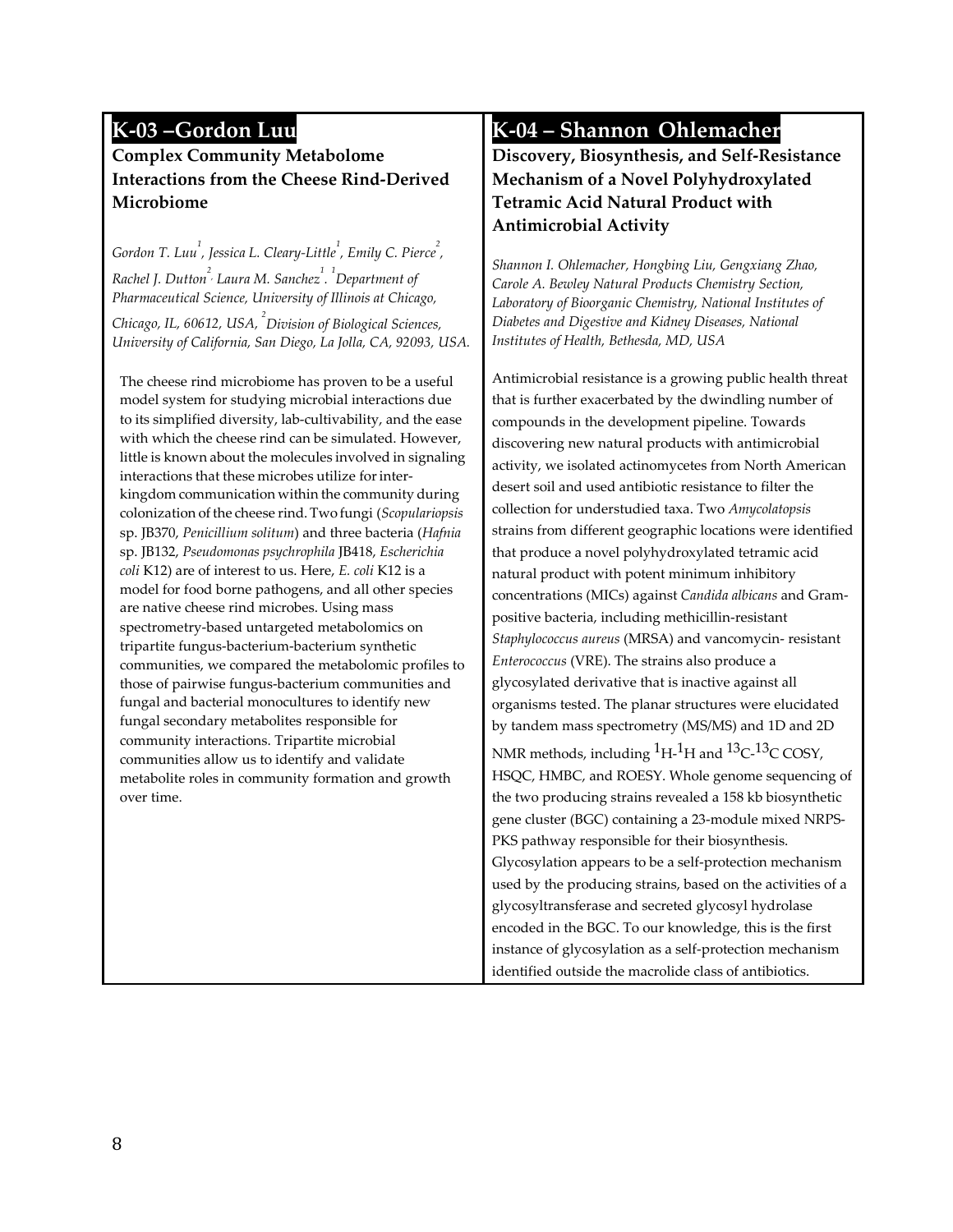### **K-05 – Caitlin Risener**

#### **A Clerodane Diterpene from** *Callicarpa americana* **Resensitizes Methicillin-Resistant**  *Staphylococcus aureus* **to ß-Lactam Antibiotics**

*Micah Dettweiler1, Roberta J. Melander2, Gina Porras3, Caitlin Risener4, Lewis Marquez4, Tharanga Samarakoon5, Christian Melander2\*, Cassandra L. Quave1,3,4\* 1Emory University, Department of Dermatology, 615 Michael St., Whitehead 105L, Atlanta, GA 30322, 2Department of Chemistry and Biochemistry, University of Notre Dame, Notre Dame, IN 46556, 3Emory University, Center for the Study of Human Health, 1557 Dickey Drive, Anthropology 306, Atlanta, GA 30322, 4Emory University, Molecular and Systems Pharmacology Program, 615 Michael St., Whitehead 115, Atlanta, GA 30322, 5Emory University Herbarium, 1462 Clifton Road, Atlanta, GA 30322*

The rise of antibiotic resistance presents a significant healthcare challenge and precludes the use of many otherwise valuable antibiotics. One potential solution to this problem is the use of antibiotics in combination with resistance-modifying agents, compounds that act synergistically with existing antibiotics to



resensitize previously resistant bacteria. In this study, 12(*S*),16ξ-dihydroxycleroda-3,13-dien-15,16-olide, a clerodane diterpene isolated from the medicinal plant *Callicarpa americana*, was found to synergize with oxacillin and meropenem against methicillin-resistant *Staphylococcus aureu*s. This synergy was confirmed by checkerboard for oxacillin (FICI = 0.125) and meropenem (FICI = 0.094). Additionally, time-kill assays were performed with oxacillin and a sub-inhibitory dose of 12(*S*),16ξ-dihydroxycleroda-3,13-dien-15,16-olide causing the effective concentration of oxacillin to fall below the susceptibility breakpoint for *S. aureus*, a > 32-fold decrease in both cases.

### **K-06 – Charles Fermaintt**

#### **Dual Immunogenic and Triple-Negative Breast Cancer Selective Daphnane-Type Diterpenoids**

*Charles S. Fermaintt1 , Shengxin Cai 3,4 , Leila Takahashi- Ruiz1 , Barry R. O'Keefe 5,6 , Robert H. Cichewicz3,4 , Susan L. Mooberry1,2, , and April L. Risinger1,2 , 1Department of Pharmacology and 2Mays Cancer Center, University of Texas Health Science Center at San Antonio, San Antonio, TX, USA, 3Department of Chemistry and Biochemistry and 4Natural Products Discovery Group, University of Oklahoma, Norman, OK USA, 5Natural Products Branch, Division of Cancer Treatment and Diagnosis, and 6Molecular Targets Laboratory, Center for Cancer Research, National Cancer Institute, Frederick, MD, USA.*

Triple-negative breast cancer (TNBC) lacks effective treatment options due to the absence of estrogen, progesterone and HER2 receptors. Immunotherapy is emerging as a promising therapeutic alternative for TNBC, particularly with combination chemotherapy and immune checkpoint inhibition. However, the response rate of metastatic TNBC patients to this combination therapy remains under 50% suggesting that new approaches are needed. We initiated a screen to identify natural product extracts that promote differentiation of THP-1 human monocytes into macrophages as a measure of immune activation. In parallel, we screened these same extracts for selective cytotoxicity towards TNBC cell lines that represent molecularly distinct subtypes of this heterogenous disease. We identified an NCI extract that caused THP- 1 differentiation, upregulated expression of antitumor cytokines, and displayed potent and selective cytotoxicity towards cell lines belonging to the basal-like 2 (BL2) TNBC subtype. Three diterpenes were identified that promoted both immunogenic and selective cytotoxic effects. The diterpenoid ester yuanhuacine stood out as the most potent, therefore we isolated 7 additional bioactive yuanhuacine analogs from *Daphne genkwa*. Structure activity relationships among these compounds revealed that the C6-7 epoxide contributes toward the potency of this compound class for both THP-1 differentiation and BL2 selective cytotoxicity, suggesting a common mechanism that is being further explored. In summary, we have implemented a multipronged screening strategy to identify natural product extracts and fractions that possess both selective cytotoxicity to molecularly distinct TNBC subtypes as well as the induction of antitumor-associated immunogenic signaling that could have benefit in the treatment of TNBC.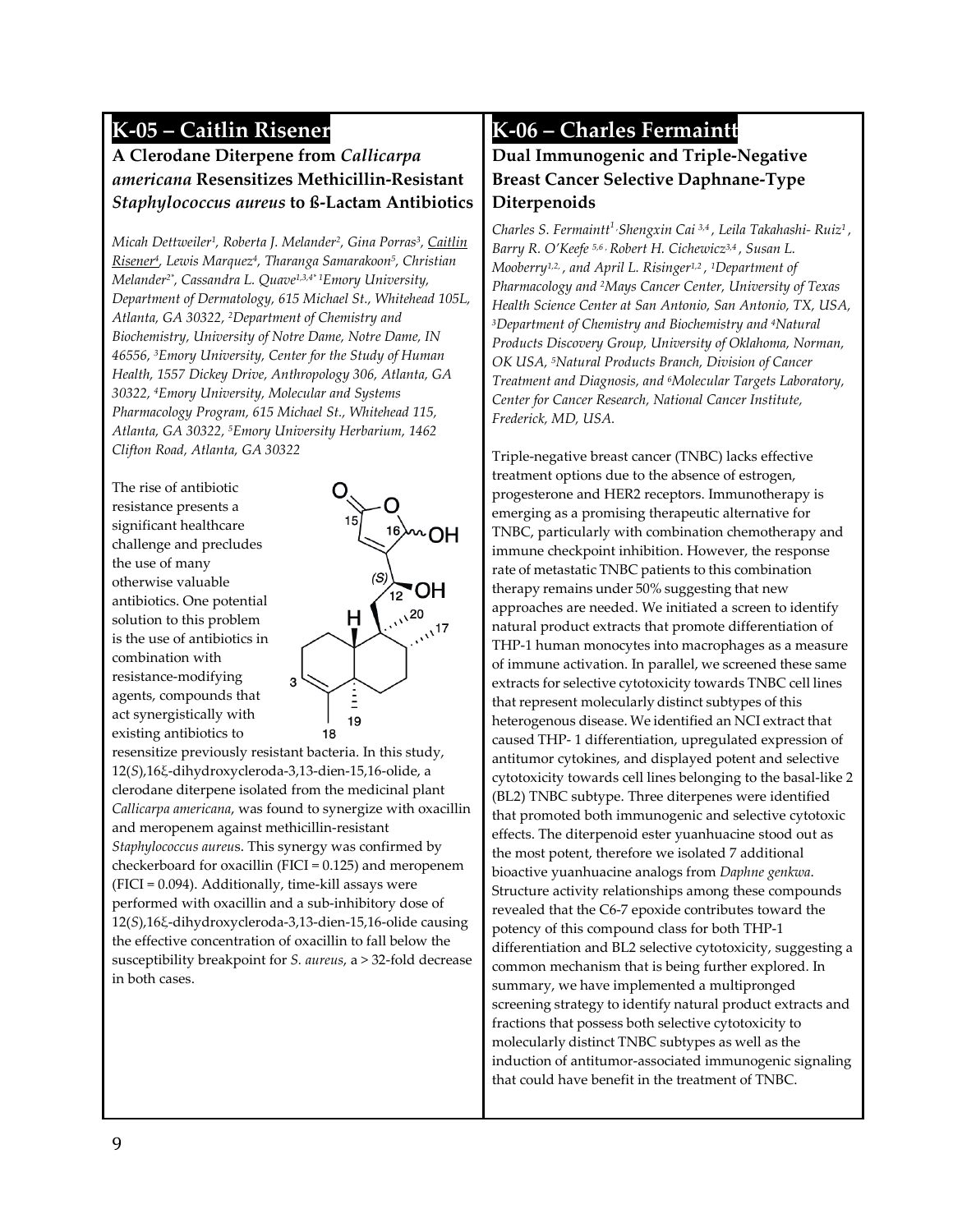# Contributed Speakers

#### **C-01 – Hongyan Ma**

**Lickety-Split Ligand-Affinity-Based Molecular Angling System (LLAMAS): A Strategy for Detecting and Dereplicating DNA-Binding Biomolecules from Complex Natural Product Mixtures**

*Hongyan Ma1,2, Shengxin Cai1,2, and Robert H. Cichewicz1,2. 1Department of Chemistry and Biochemistry 2Institute for Natural Products Applications and Research Technologies, The University of Oklahoma, Norman, OK.* 

The lack of tools to directly pinpoint the bioactive molecules in complex crude natural product extracts/fractions is currently a painful challenge in the discovery of new bioactive natural products. To address this problem, the Lickety-Split Ligand-Affinity-Based Molecular Angling System (LLAMAS), which is a highthroughput, ultrafiltration-LC-PDA-MS/MS-based DNA binding assay, coupled with modern dereplication tools (e.g. GNPS and DNP), was established for efficient identification and dereplication of DNA binding agents in complex natural product mixtures. With this method, seven DNA binding candidates, including berberine, palmatine, coptisine, fangchinoline, tetrandrine, daurisoline, and dauricine were efficiently detected and identified through high-throughput screening of an NCI library of 332 traditional Chinese medicinal plant extracts. The results demonstrate that LLAMAS is an adaptable tool that enables the efficient identification and dereplication of DNA binding molecules directly from complex compound mixtures in the early stage of natural product discovery.



#### **C-02 – Raphael Reher**

#### **Improved High Throughput Methods for Natural Products Discovery**

*Raphael Reher1, Daniel Petras2, Hyunwoo Kim1, Chen Zhang1,3, Kelsey L. Alexander1, Louis-Felix Nothias2, Mingxun Wang2, Eduardo Caro-Diaz4, Benjamin C. Naman5, Garrison W. Cottrell3, Pieter C. Dorrestein2, William H. Gerwick1,2. 1Center for Marine Biotechnology and Biomedicine, Scripps Institution of Oceanography, University of California San Diego, La Jolla, California, USA, 2Department of Computer Science and Engineering, UC San Diego, La Jolla, CA, USA, 3Skaggs School of Pharmacy and Pharmaceutical Sciences, University of California San Diego, La Jolla, California, USA, 4Skaggs School of Pharmacy and Pharmaceutical Sciences, University of California, San Diego, La Jolla, California 92093, 5College of Food and Pharmaceutical Sciences, Ningbo University, Zhejiang, China.*

While still the single most important source of drug leads, natural products (NPs) discovery is costly and too slow for many pharmaceutical industry settings. To accelerate this process, several MS- and NMR-based methods have been developed, such as Molecular Networking (gnps.ucsd.edu) and SMART 2.0 (smart.ucsd.edu), respectively. These methods rapidly identify known as well as putatively new analogues of bioactive NPs. In the current study, crude cyanobacterial fractions of a *Rivularia* sp. field collection from Puerto Rico were analysed by molecular networking and deep learning-based CANOPUS and SMART 2.0, and suggested the occurrence of several 3-amino-6-hydroxy-2-piperidone (AHP) containing cyclic depsipeptides. Screening the crude fractions versus four serine proteases via native mass spectrometry, we detected ca. 30 putative AHP-containing depsipeptides and measured their binding affinity profiles towards α-chymptrypsin, trypsin, proteinase K, and porcine elastase in only 40 minutes (each enzyme takes 10 minutes). Targeted isolation and structure elucidation of the major compound yielded the new AHPpeptide, rivulariapeptolide 1155; it is among the most potent elastase-inhibitors known ( $IC_{50} = 550$  pM).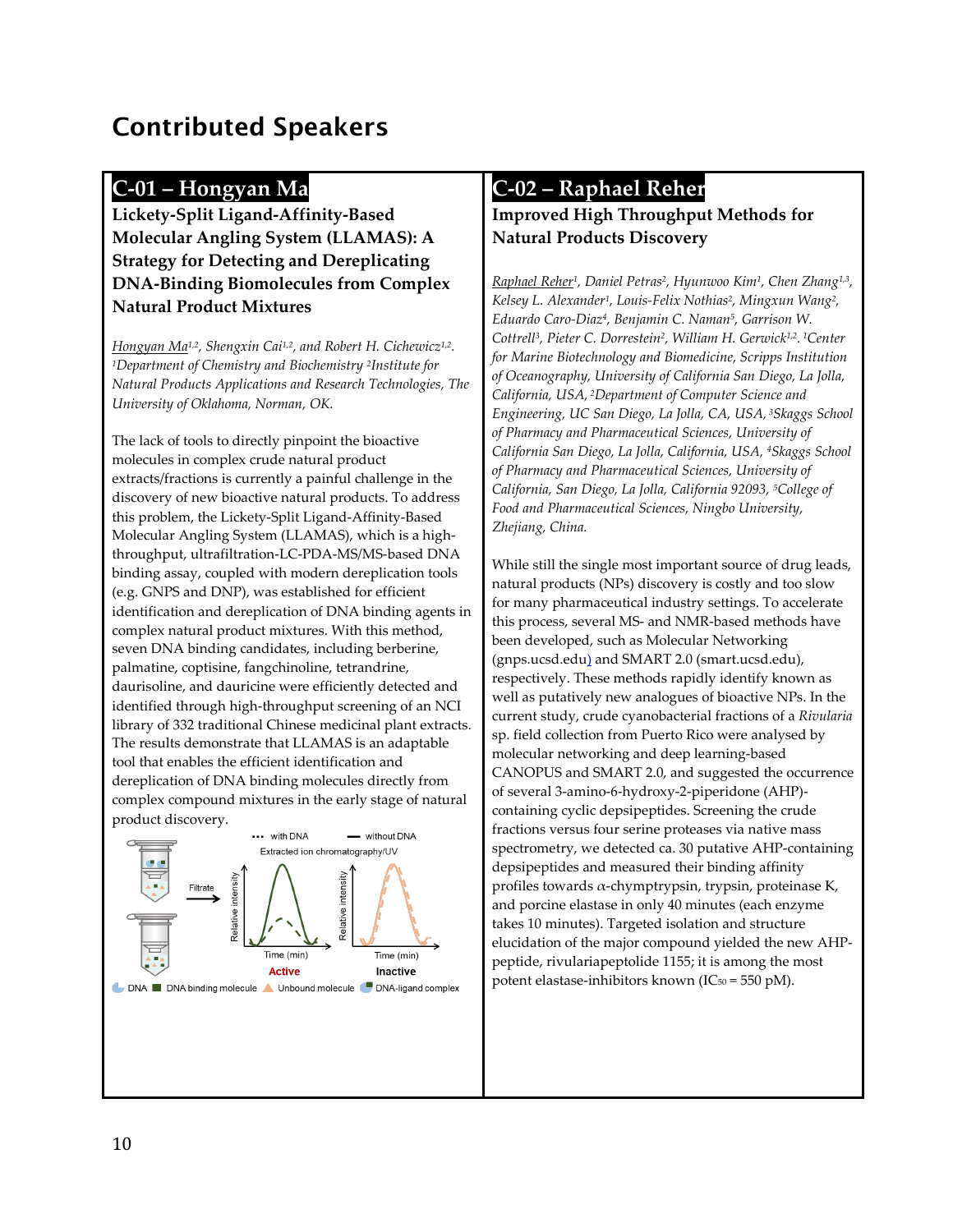## **C-03 – Manead Khin**

**Integration of Bioinformatics and Bioassayguided Fractionation to Correlate Antimicrobial Compounds to Observed Bioactivity: A Case Study on** *Salvia rosmarinus* **against MRSA**

*Manead Khin<sup>1</sup>, Sonja L. Knowles<sup>1</sup>, Derick D. Jones Jr.<sup>1</sup>, William* J. Crandall<sup>1</sup>, Nicholas H. Oberlies<sup>1</sup> and Nadja B. Cech<sup>1</sup>. *¹Department of Chemistry and Biochemistry, University of North Carolina at Greensboro, Greensboro, NC 27402*

Natural products have been a primary source of medicines throughout the history of human existence. It is estimated that close to 70% of drugs on the market are derived from natural products. Traditionally, bioassayguided fractionation has been the gold standard for isolating antimicrobial compounds from natural products. Oftentimes, this process has to go through multiple rounds of fractionation in order to successfully isolate antimicrobial compounds and cannot pinpoint the compound most related to the bioactivity. To refine the protocol, bioinformatic analysis in the form of orthogonal partial least squares-discriminant analysis (OPLS-DA), in combination with bioassay-guided fractionation, was utilized to study *Salvia rosmarinus* (rosemary). This procedure allowed (1) efficient identification of the accurate masses of antimicrobial compounds and (2) correlation of these compounds to the observed bioactivities. All *S. rosmarinus* fractions were analyzed using UPLC-HRMS and tested for bioactivities against methicillin-resistant *Staphylococcus aureus* (MRSA). As a result, three antimicrobial compounds most related to the bioactivity against MRSA (micromeric acid, oleanolic acid, ursolic acid) were identified by 1H NMR and MS-MS analyses, with ursolic acid being the one most correlated to the overall bioactivity.

### **C-04 - Luděk Sehnal**

**Antarctic Microbial Biobank: A New Resource for Biodiversity Conservation, Research and Bioprospecting of Polar Microbes**

*Luděk Sehnal1, Sarah E. Ongley2, Lucie Bláhová1, Stanislav Smatana1,3, Jakub Javůrek4, Caitlin S. Romanis2, Brett A. Neilan2, Klára Hilscherová1. <sup>1</sup> RECETOX, Faculty of Science, Masaryk University, Brno, Czech Republic, 2 School of Environmental and Life Sciences, University of Newcastle, Callaghan, New South Wales, Australia, 3 Brno University of Technology, Faculty of Information Technology, IT4Innovations Centre of Excellence, 61266 Brno, Czech Republic, 4 TESCAN ORSAY HOLDING a.s., Brno, Czech Republic*

Knowledge about polar microbes and the specialized metabolites that contribute to the survival of cyanobacteria that thrive in the Antarctic is significantly under-studied. Hence, we have established the Antarctic Microbial Biobank (AMB), for the sustainable research and bioprospecting of polar microbes. Taxonomic and biochemical analysis of biological samples collected from James Ross Island, Antarctic led to the identification of several novel cyanobacterial species within the microbial mats and culture collection. We also detected saxitoxin and a variety of retinoids, for the first time, in Antarctic microbial mats, as well as detected the presence of homologs of various natural product biosynthetic genes. These results suggest that the AMB represents a rich source of microbial and biochemical diversity. This biobank will advance the study of polar microbial ecophysiology and facilitate the discovery of biotechnologically valuable enzymes and specialized metabolites. Importantly, the AMB adheres to the principles of 'sustainable research activity' outlined in the Antarctic Treaty of 1959.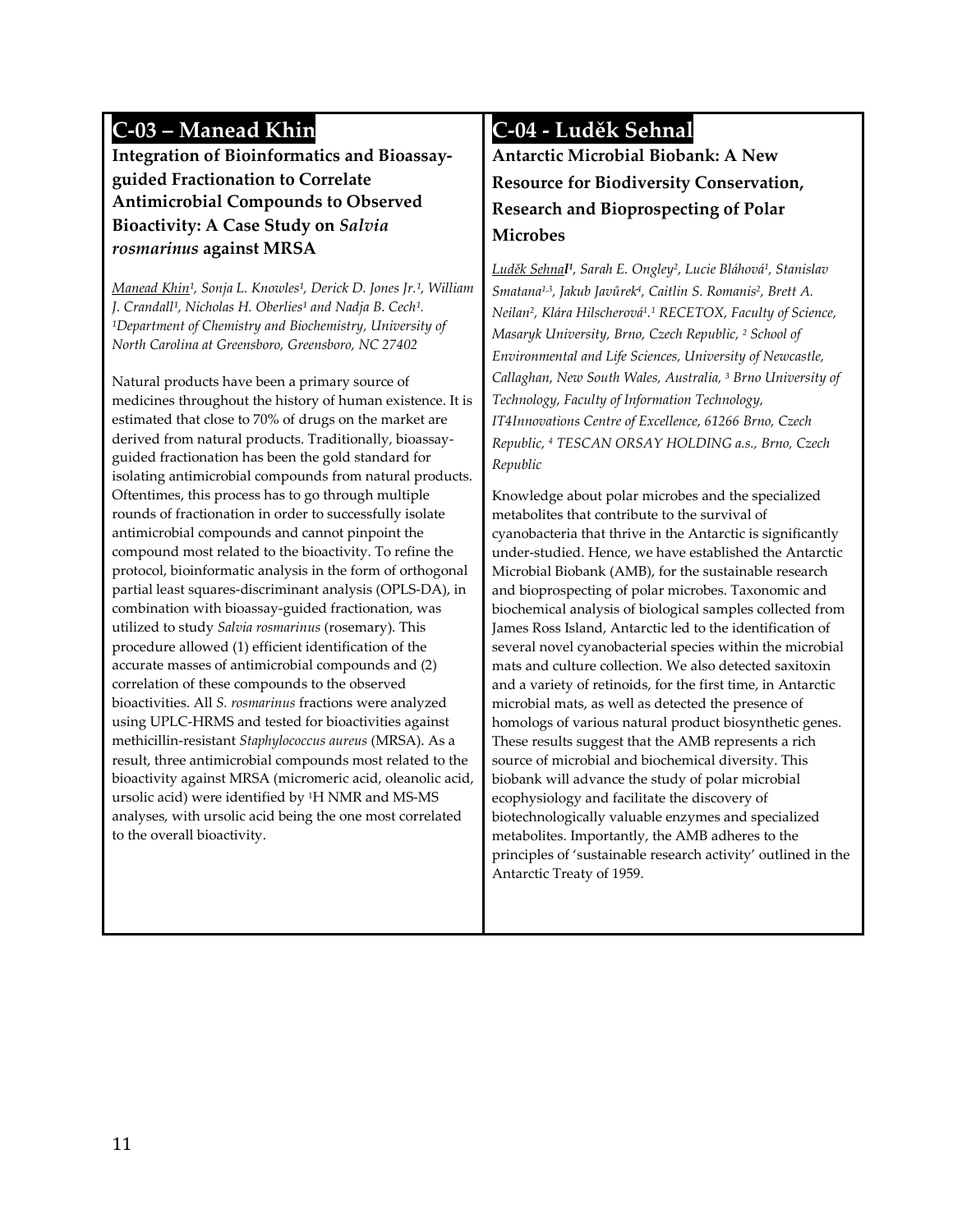## **C-05 – Riley Kirk**

**Unnarmicin D, an Anti-Inflammatory Cyanobacterial Metabolite with Delta and Mu Opioid Binding Activity Discovered Via a Pipeline Approach Designed to Target Neurotherapeutics**

*Riley D. Kirk, Kassie Picard, Joe Christian, Shelby Johnson, Brenton DeBoef, Matthew J. Bertin Department of Biomedical and Pharmaceutical Sciences, College of Pharmacy; Department of Chemistry, The University of Rhode Island, Kingston, RI 02881, United States*

To combat the bottlenecks in early-stage drug discovery, a pipeline to identify neuropharmacological therapeutic candidates using *in silico*, *in vitro*, and receptor specific assays was devised. A library of pure compounds isolated from the cyanobacteria *Trichodesmium thiebautii*  was evaluated using this approach. *In silico* analysis of drug likeliness and *in vitro* permeability analysis using the parallel artificial membrane permeability assay (PAMPA) highlighted multiple metabolites of interest with potential blood-brain barrier (BBB) permeability. Murine microglia were used to assess if these BBB permeable compounds could reduce nitric oxide levels after LPS induced inflammation. Compounds that significantly lowered NO levels were further analyzed for the ability to modulate inflammatory cytokines TNF $\alpha$ , IL-6, and sTLR-2 in the cellular supernatant. The nontoxic metabolite unnarmicin D was identified as an early candidate and it was further evaluated due to its moderate permeability in the PAMPA assay, promising ADME data, modulation of all cytokines tested, and prediction as an opioid receptor ligand. Molecular modeling of unnarmicin D to the mu and delta opioid receptor showed binding potential for both opioid targets. *In vitro* binding assays validated this pipeline showing micromolar binding affinity for both the delta and mu opioid receptors opening the potential for further analysis of unnarmicin D derivatives for the treatment of pain and neuroinflammation related diseases.

### **C-06 – Ali Elnaas**

**Discovery of a Natural Product that Binds to the** *Mycobacterium Tuberculosis* **Protein Rv1466 Using Native Mass Spectrometry**

*Ali R. Elnaas 1, Darren Grice 2, Jianying Han 1, Yunjiang Feng 1, Angela Di Capua 1, Tin Mak 1, Joseph A. Laureanti 3, Garry W. Buchko 4,5, Peter J. Myler 6, Gregory Cook 7, Ronald J. Quinn 1 and Miaomiao Liu 1,\**

Elucidation of the mechanism of action of compounds with cellular bioactivity is important for progressing compounds into future drug development. In recent years, phenotype-based drug discovery has been the dominant approach to drug discovery over target-based drug discovery, which relies on the knowledge of a specific drug target of a disease. Targeting an infectious disease via a high throughput phenotypic assay is still highly advantageous to identifying the compound's cellular activity. A fraction derived from the plant *Polyalthia* sp. showed activity against *Mycobacterium tuberculosis* at 62.5 μge/μL. A known compound altholactone, was identified from this fraction that showed activity towards *M. tuberculosis* at an minimum inhibitory concentration (MIC) of 64 μM. Retrospective analysis of a target-based against a TB proteome panel using native mass spectrometry, established that the active fraction was bound to the mycobacterial protein Rv1466 with an estimated pseudo Kd of  $42.0 \pm 6.1 \mu M$ . Our findings established Rv1466 as the potential molecular target of altholactone, which is responsible for the observed in vivo toxicity towards *M. tuberculosis*.

Altholactone

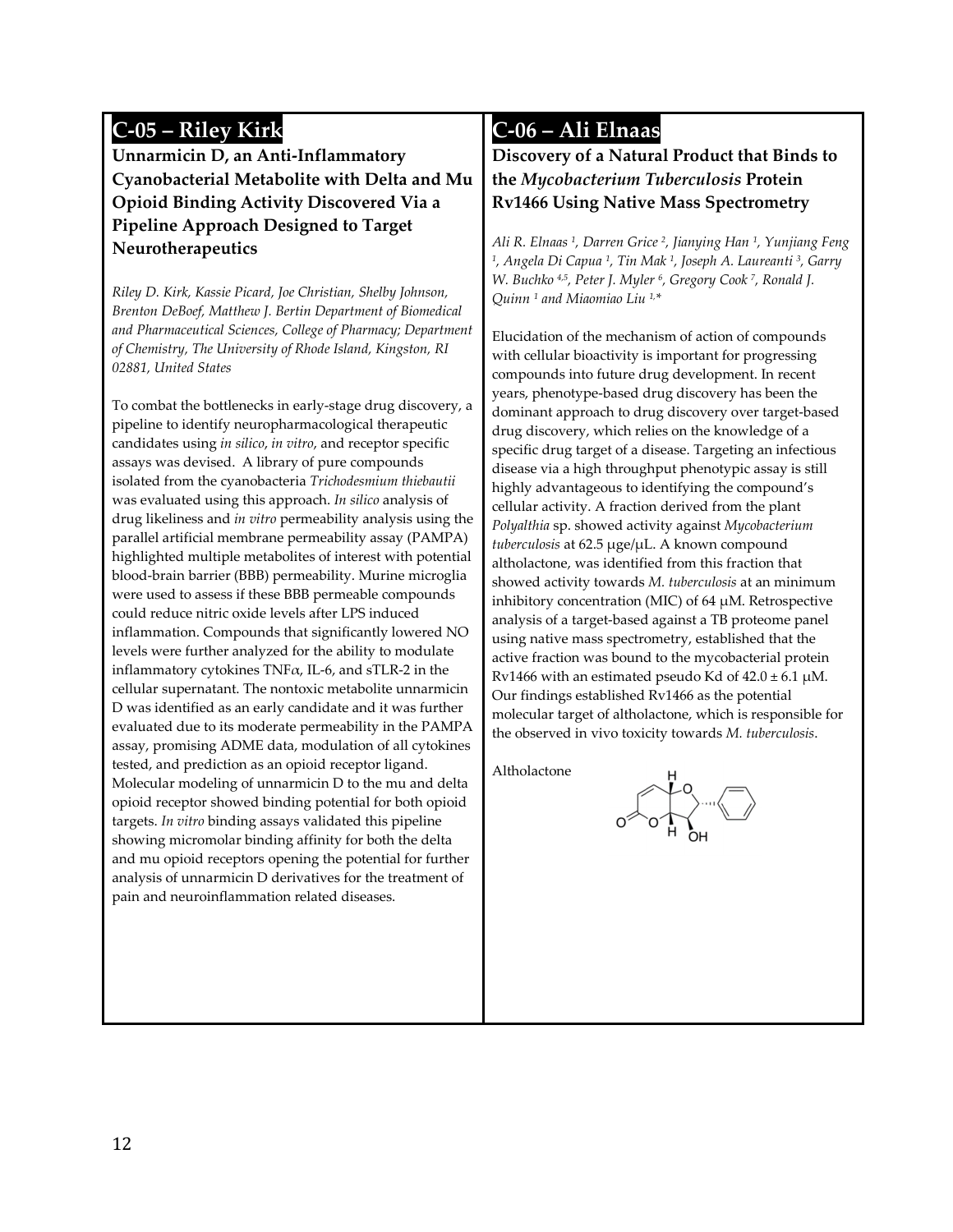### **C-07 – Ria Kidner**

**Uncovering Molecular Cues That Drive a Unique Symbiotic Relationship Between**  *Biomphalaria glabrata* **and** *Capsaspora owczarzaki***: A Potential Agent Against Schistosomiasis**

*Ria Kidner1, Núria Ros-Rocher2, Catherine Gerdt1, Iñaki Ruiz-Trillo2, Joseph P. Gerdt1. 1 Department of Chemistry, Indiana University, Bloomington, IN 47405, USA. 2 Institut de Biologia Evolutiva (CSIC- Universitat Pompeu Fabra), Passeig Marítim de la Barceloneta 37-49, 08003 Barcelona, Catalonia, Spain*

Mutualistic symbiosis is a remarkable phenomenon. All over the world there exist intricate biological relationships between diverse organisms. An underexplored symbiosis between the freshwater snail *Biomphalaria glabrata* and the unicellular protist *Capsaspora owczarzaki* presents a unique opportunity for the control of the neglected tropical disease Schistosomiasis. The parasitic disease agent, *Schistosoma mansoni*, relies on *Biomphalaria* as an intermediate host in its parasitic lifecycle. In contrast, *Capsaspora*, which was originally isolated from the snail's hemolymph, has been shown to swarm and kill *S. mansoni* parasites *in vitro*. Despite this interesting anti-parasitic activity, the relationship between *Capsaspora* and *Biomphalaria* is not well understood. We have discovered the first known phenotype *Capsaspora*  displays in response to chemical cues released by its host: cell aggregation. Our lab strives to understand the molecular cues behind this distinctive behavior in an effort to characterize the symbiotic relationship. Through activity-guided fractionation, we discovered lipoproteins to be the putative cue causing *Capsaspora*  aggregation. Further work in uncovering signaling pathways between these organisms may help to develop *Capsaspora* as a biocontrol agent against Schistosomiasis.

#### **C-08 – Daniel May**

#### **Chemical Weapons in** *Escovopsis***, the Fungal Parasite of Fungus-Growing Ants**

*Daniel S May1, Kirsten Gotting1,2, Aileen Berasategui Lopez3, Nicole Gerardo3, Cameron Currie1. 1Department of Bacteriology, University of Wisconsin-Madison, Madison, WI 53706, 2Laboratory of Genetics, University of Wisconsin-Madison, Madison, WI 53706, 3Department of Biology, Emory University, Atlanta, GA 30322.*

Evolutionary arms races are a common occurrence in host-parasite symbioses and can shape biocomplexity and diversity over evolutionary time. In instances where secondary metabolites facilitate the interactions of symbiotic partners, the chemical profiles of the participating organisms can similarly diversify. The ancient and diverse tribe of fungus-growing ants participate in a multipartite symbiosis with a basidiomycete that they cultivate as a food source, which is in turn parasitized by the ascomycete *Escovopsis*. This specialized mycoparasite is known to produce secondary metabolites that mediate interactions with other members of the symbiosis. However, studies to date have focused on *Escovopsis* from the most derived fungus-growing ant lineages, overlooking the full diversity of *Escovopsis*. We performed a comprehensive genomic and metabolomic analysis of *Escovopsis* strains from across the 50 mya phylogeny, which revealed a pattern of biosynthetic gene clusters and secondary metabolites that mirrored the evolution of the fungus-growing ants and their coevolved symbionts. For example, we identified two known insecticidal fungal metabolites, shearinines and destruxins, each with lineage specific distributions. Other uncharacterized secondary metabolites were also found to have both lineage specific and wide distribution patterns. Together, our results demonstrate that studying ancient symbiotic systems on an evolutionary time scale can facilitate the study and discovery of secondary metabolites.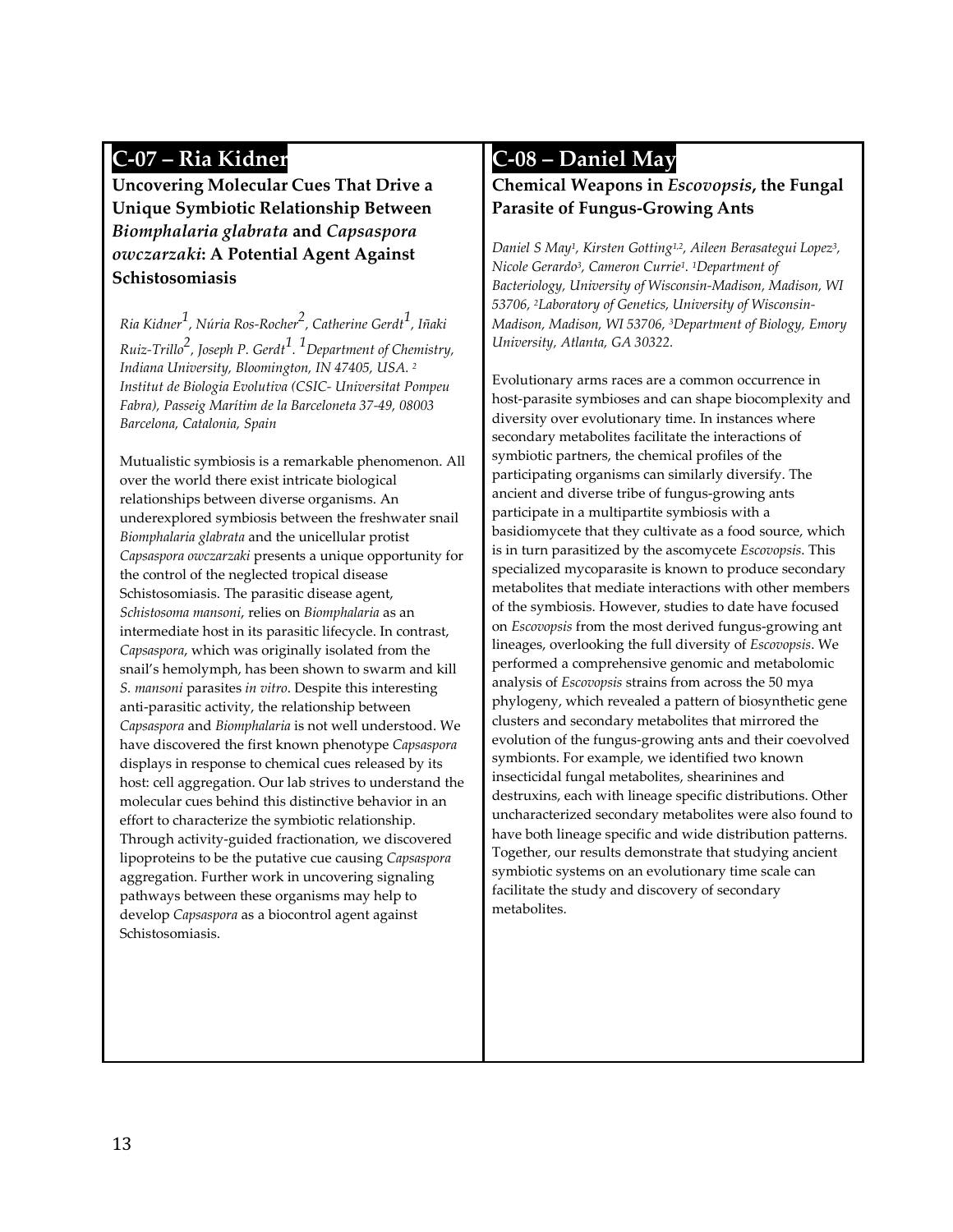### **C-09 – Jack Ganley**

**Investigation of Bacterial-Produced Small Molecules within the Mosquito Gut Microbiome**

*Jack G. Ganley1, Ashmita Pandey3, Hannah K. D'Ambrosio1, Kayla Sylvester2, Maria Toro-Moreno1, Kuan Yi-Lu2, Meg Shieh1, James M. Bradford1, Jiannong Xu3, and Emily R. Derbyshire1,2,\*. <sup>1</sup> Department of Chemistry and 2Department of Microbiology and Molecular Genetics, Duke University, Durham, NC, USA, 3Department of Biology, Molecular* 

*Biology Program, New Mexico State University, Las Cruces, NM, USA*

*Anopheles* mosquitoes are the main vectors for the transmission of the *Plasmodium* parasite, the causal agent of malaria. Within the midgut of the mosquito, the *Plasmodium* parasite undergoes developmental changes and is exposed to the mosquito-gut microbiome. Despite many studies characterizing the bacterial populations within *Anopheles* midguts, there is little known about the microbiome small molecules produced. Through bioinformatics-, structure-, and coculture-guided discovery efforts, we have begun to characterize much of the biosynthetic space within this important ecological niche. In total, our efforts have discovered a novel group of antibacterial lipopeptide surfactants, antimalarial siderophores that influence mosquito reproduction, as well as uncovering bipartite bacterial-bacterial interactions that may be critical for establishing infection within the mosquito gut.

#### **C-10 –Jason Hedges**

#### **Discovery and Reconstitution of the Biosynthetic Pathway to the Nitroimidazole Antibiotic Azomycin**

*Jason B. Hedges and Katherine S. Ryan Department of Chemistry, University of British Columbia, Vancouver, Canada*

Nitroimidazoles have a broad range of biological properties and importantly are one of the primary tools for combating anaerobic bacterial infections. As is the case for many of the antibiotics in use today, the development of nitroimidazoles can be traced back to the discovery of the bacterially produced bioactive molecule azomycin (2-nitroimidazole). Despite azomycin being isolated over 60 years ago, the biosynthetic gene cluster that produces it was never identified. Through bioinformatics we identified a cryptic five gene cluster which appears to be broadly distributed amongst different strains of soil dwelling bacteria. We chose to investigate the activities of the enzymes encoded within this gene cluster through a series of *in vitro* experiments, through which we demonstrate that four of these enzymes are sufficient to convert the amino acid arginine into azomycin *in vitro*. Highlights of this biosynthetic pathway include uncommon oxidative chemistry mediated by pyridoxal phosphate and iron-dependent enzymes. By identifying the azomycin biosynthetic machinery we set the stage for the discovery ofnew azomycin derivatives and possibly other nitro-containing compounds.

#### Reference

J. B. Hedges, K. S. Ryan, *Angew. Chem. Int. Ed.* **2019**, 58, 11647-11651.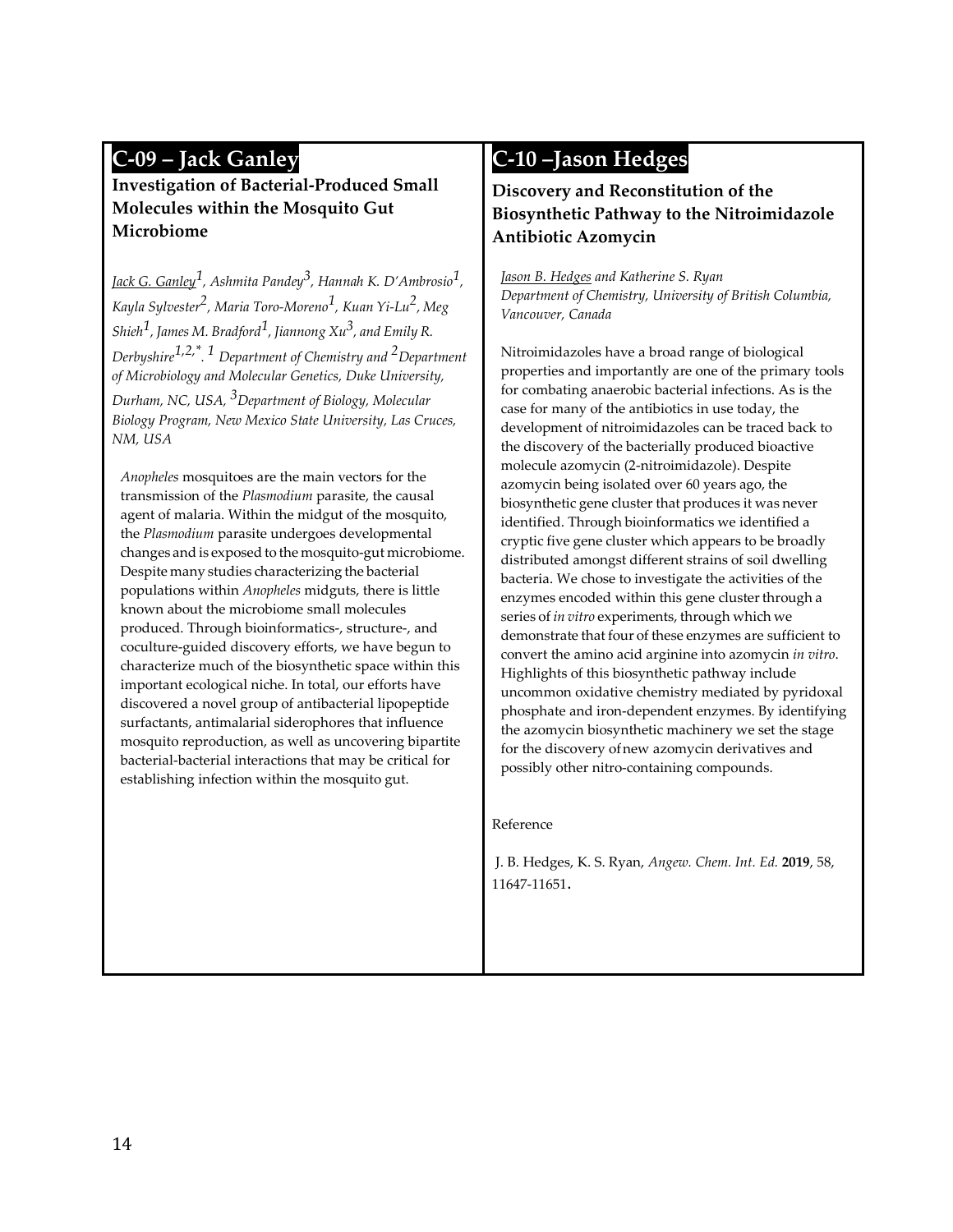### **C-11 – Trevor Purdy**

**Discovery and Biosynthesis of Tetrachlorizine Reveals Enzymatic Benzylic Dehydrogenation via an** *ortho***-Quinone Methide**

*Trevor N. Purdy, <sup>1</sup> Min C. Kim,1 Reiko Collum,1 William Fenical,1,2,3 Bradley S. Moore,1,2 1Center for Marine Biotechnology and Biomedicine, Scripps Institution of Oceanography; 2Skaggs School of Pharmacy and Pharmaceutical Sciences, 3Moores Comprehensive Cancer Center; University of California at San Diego, La Jolla, CA, 92093, United States*

Quinone methides are highly reactive chemical intermediates that are essential for the biosynthesis and bioactivity of many phenolic natural products. We recently discovered a new metabolic deviation of an *ortho*quinone methide in an enzymatic benzylic dehydrogenation reaction that links two novel marine bacterial natural products, dihydrotetrachlorizine and tetrachlorizine. These dichloropyrrole-containing compounds were isolated from actinomycete strain AJS-327 that unexpectedly harbors in its genome a biosynthetic gene cluster of striking similarity to that of chlorizidine A, another marine alkaloid bearing a different carbon skeleton. Heterologous expression of the homologous flavin-dependent oxidoreductase enzyme Tcz9 confirmed its catalytic function as a dehydrogenase. Further chemoenzymatic derivatization with Tcz9 and Clz9 produced hydroxylated, dehydrogenated, and cyclized analogs of tetrachlorizine and chlorizidine, including a dearomatized chlorizidine analog with a stabilized *ortho*-quinone methide generated upon three successive oxidations.

$$
\begin{bmatrix} \frac{1}{\sqrt{2}} & \frac{1}{\sqrt{2}} & \frac{1}{\sqrt{2}} & \frac{1}{\sqrt{2}} & \frac{1}{\sqrt{2}} & \frac{1}{\sqrt{2}} & \frac{1}{\sqrt{2}} & \frac{1}{\sqrt{2}} & \frac{1}{\sqrt{2}} & \frac{1}{\sqrt{2}} & \frac{1}{\sqrt{2}} & \frac{1}{\sqrt{2}} & \frac{1}{\sqrt{2}} & \frac{1}{\sqrt{2}} & \frac{1}{\sqrt{2}} & \frac{1}{\sqrt{2}} & \frac{1}{\sqrt{2}} & \frac{1}{\sqrt{2}} & \frac{1}{\sqrt{2}} & \frac{1}{\sqrt{2}} & \frac{1}{\sqrt{2}} & \frac{1}{\sqrt{2}} & \frac{1}{\sqrt{2}} & \frac{1}{\sqrt{2}} & \frac{1}{\sqrt{2}} & \frac{1}{\sqrt{2}} & \frac{1}{\sqrt{2}} & \frac{1}{\sqrt{2}} & \frac{1}{\sqrt{2}} & \frac{1}{\sqrt{2}} & \frac{1}{\sqrt{2}} & \frac{1}{\sqrt{2}} & \frac{1}{\sqrt{2}} & \frac{1}{\sqrt{2}} & \frac{1}{\sqrt{2}} & \frac{1}{\sqrt{2}} & \frac{1}{\sqrt{2}} & \frac{1}{\sqrt{2}} & \frac{1}{\sqrt{2}} & \frac{1}{\sqrt{2}} & \frac{1}{\sqrt{2}} & \frac{1}{\sqrt{2}} & \frac{1}{\sqrt{2}} & \frac{1}{\sqrt{2}} & \frac{1}{\sqrt{2}} & \frac{1}{\sqrt{2}} & \frac{1}{\sqrt{2}} & \frac{1}{\sqrt{2}} & \frac{1}{\sqrt{2}} & \frac{1}{\sqrt{2}} & \frac{1}{\sqrt{2}} & \frac{1}{\sqrt{2}} & \frac{1}{\sqrt{2}} & \frac{1}{\sqrt{2}} & \frac{1}{\sqrt{2}} & \frac{1}{\sqrt{2}} & \frac{1}{\sqrt{2}} & \frac{1}{\sqrt{2}} & \frac{1}{\sqrt{2}} & \frac{1}{\sqrt{2}} & \frac{1}{\sqrt{2}} & \frac{1}{\sqrt{2}} & \frac{1}{\sqrt{2}} & \frac{1}{\sqrt{2}} & \frac{1}{\sqrt{2}} & \frac{1}{\sqrt{2}} & \frac{1}{\sqrt{2}} & \frac{1}{\sqrt{2}} & \frac{1}{\
$$

#### **C-12 – Lindsay Caesar**

**Heterologous Expression of the Unusual Terreazepine Biosynthetic Gene Cluster Reveals a Promising Approach for Identifying New Chemical Scaffolds**

*Lindsay K. Caesar1\*, Matthew T. Robey2\*, Michael Swyers3, Md N. Islam3, Rosa Ye3, Purav P. Vagadia4\*, Gary E. Schiltz4,5,6\*,* Paul M. Thomas<sup>2,7\*</sup>, Chengcang C. Wu<sup>3</sup>, Neil L. Kelleher<sup>1,2,7\*</sup>, *Nancy P. Keller8,9, Jin Woo Bok8. 1Dept. Chemistry, Northwestern University (NU) 2Dept. Molecular Biosciences, NU 3Intact Genomics, Inc., 4Center for Molecular Innovation and Drug Discovery, NU 5Dept. Pharmacology, NU 6Robert H. Lurie Comprehensive Cancer Center, Fienberg School of Medicine, NU, 7Proteomics Center of Excellence, NU, 8Dept Medical Microbiology and Immunology, University of Wisconsin-Madison, 9Dept Bacteriology, University of Wisconsin-Madison*

Advances in genome sequencing have revitalized natural products discovery efforts, revealing the untapped biosynthetic potential of fungi; however, the timeconsuming nature of experiments required to characterize new molecules often slows, discovery efforts. To direct resources towards biosynthetic gene clusters (BGCs) encoding novel chemical scaffolds, we utilized fungal artificial chromosomes (FACs). Using mass spectral profiles and structural clues provided by FAC-encoded gene clusters, we targeted a compound originating from an unusual BGC containing an indoleamine 2,3 dioxygenase (IDO). We isolated and characterized both enantiomers of the new molecule terreazepine, which contains a novel chemical scaffold resulting from cyclization of the IDO-supplied kynurenine. We also reveal the presence of hundreds of IDO-containing BGCs in fungi that have not yet been characterized. These discoveries illustrate that approaches targeting unusual biosynthetic machinery provide a promising avenue for targeted discovery of novel chemical scaffolds and their biosynthetic enzymes.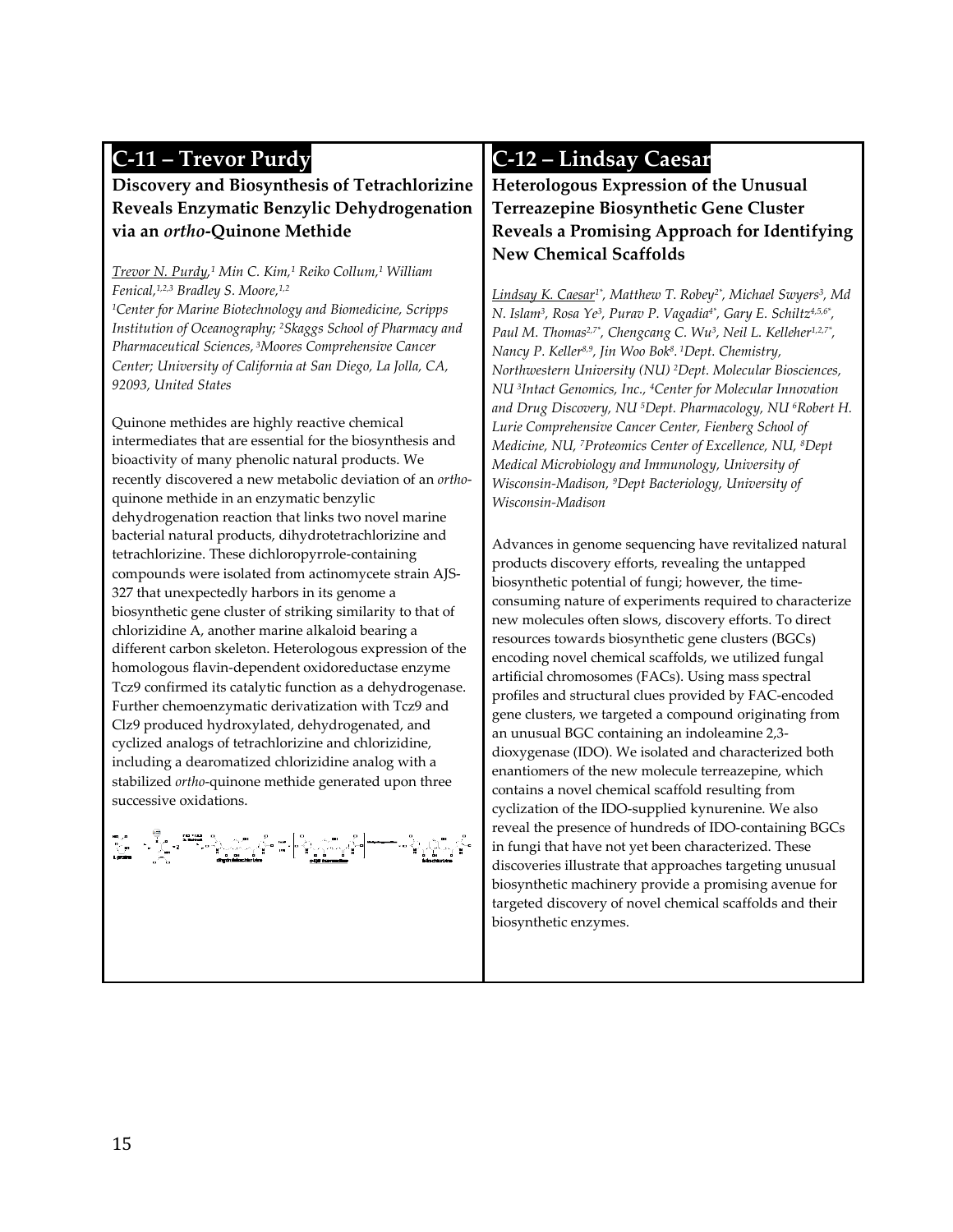### **C-13 – Jessica Furner-Pardoe**

#### **Anti-Biofilm Activity of 1,000-Year-Old-Remedy Requires the Combination of Multiple Ingredients.**

*Jessica Furner-Pardoe1, Blessing O Anonye1‡, , Ricky Cain1,#, John Moat1, Catherine A. Ortori2, Christina Lee2, David A. Barrett 2, Christophe Corre1 and Freya Harrison11University of Warwick, UK. 2 University of Nottingham, UK. ‡Present address: University of Central Lancashire, UK.. #Present address: Evotec (U.K.) Ltd., Oxfordshire, UK.*

Combatting the rise in resistance is one of the major challenges in modern science. Studying historical medical remedies could help reveal new antibiotics. Historical medical manuscripts prescribe complex preparations of several ingredients to treat infections, and it is suspected their efficacy may rely on creating a cocktail of natural products. A reconstructed 1000-year-old remedy, containing onion, garlic, wine and bile salts, was previously shown to kill methicillin-resistant *Staphylococcus aureus* in a mouse chronic wound model, and *Pseudomonas aeruginosa* in an *ex vivo* chronic lung infection model. Recently, we have shown this activity extends to biofilms of various ESKAPE pathogens, including *Acinetobacter baumannii*. This activity cannot be attributed to any single compound or any one ingredient in the mixture. In fact, all four ingredients were necessary to get full antibiofilm activity. To understand the remedy's activity at a chemical level, techniques including high-performance liquid chromatography (HPLC) and liquid chromatography-mass spectroscopy (LCMS) have been used to identify antimicrobial molecules. Here, we will describe in detail the contribution of one garlic compound, allicin, to the remedy, as well as other potential contributors.

### **C-14 – Kristelle Hughes**

**Polynesian Cosmetopoeia as Hair Loss Treatment: LC-MS/MS Molecular Networks for Metabolites Identification and Their Targets in Hair Growth-Inducing Signaling Pathways**

*Kristelle Hughes1 , Raimana Ho1 , Stéphane Greff<sup>2</sup> , Gaëtan Herbette 3 , Edith Filaire4,5, Edwige Ranouille4 , Claire Chazaud<sup>6</sup> , Chantal Vaury<sup>6</sup> , Jean-Yves Berthon<sup>4</sup> and Phila Raharivelomanana1 . 1 EIO, UMR 241, UPF, French Polynesia, <sup>2</sup> IMBE, UMR 7263 CNRS, AMU-AU, 13007 Marseille, France, <sup>3</sup> AMU, CNRS, Centrale Marseille, FSCM, Spectropole, 13013 Marseille, France, <sup>4</sup> Greentech SA, Biopôle Clermont- Limagne, 63360 Saint-Beauzire, France, <sup>5</sup> UCA, UMR 1019 INRA-UcA, UNH ECREIN Team, 63000 Clermont-Ferrand, France <sup>6</sup> GReD Institute, UCA, CNRS, INSERM, Clermont-Ferrand, France*

Changes in the hair growth cycle including shortening of the anagen phase, premature ingression of the catagen phase and prolongation of the telogen phase, lead to hair loss. The Wnt/β-catenin pathway is crucial during anagen. When activated, dermal papilla cells signal surrounding epithelial cells and coordinate their migration thus promoting hair growth. FDA-approved synthetic drugs used to cure hair loss may induce side effects, *e.g.* tachycardia and fainting. Aiming to provide natural and sustainable hair loss alternative treatments, *Calophyllum inophyllum* L. and *Fagraea berteroana* A. Gray ex Benth., two plants traditionally used in French Polynesia for hair care, were studied for their potential bioactivity. The chemical composition of these plants via molecular networks and the mode of action of bioactive constituents regarding selected targets of the canonical Wnt pathway will be presented.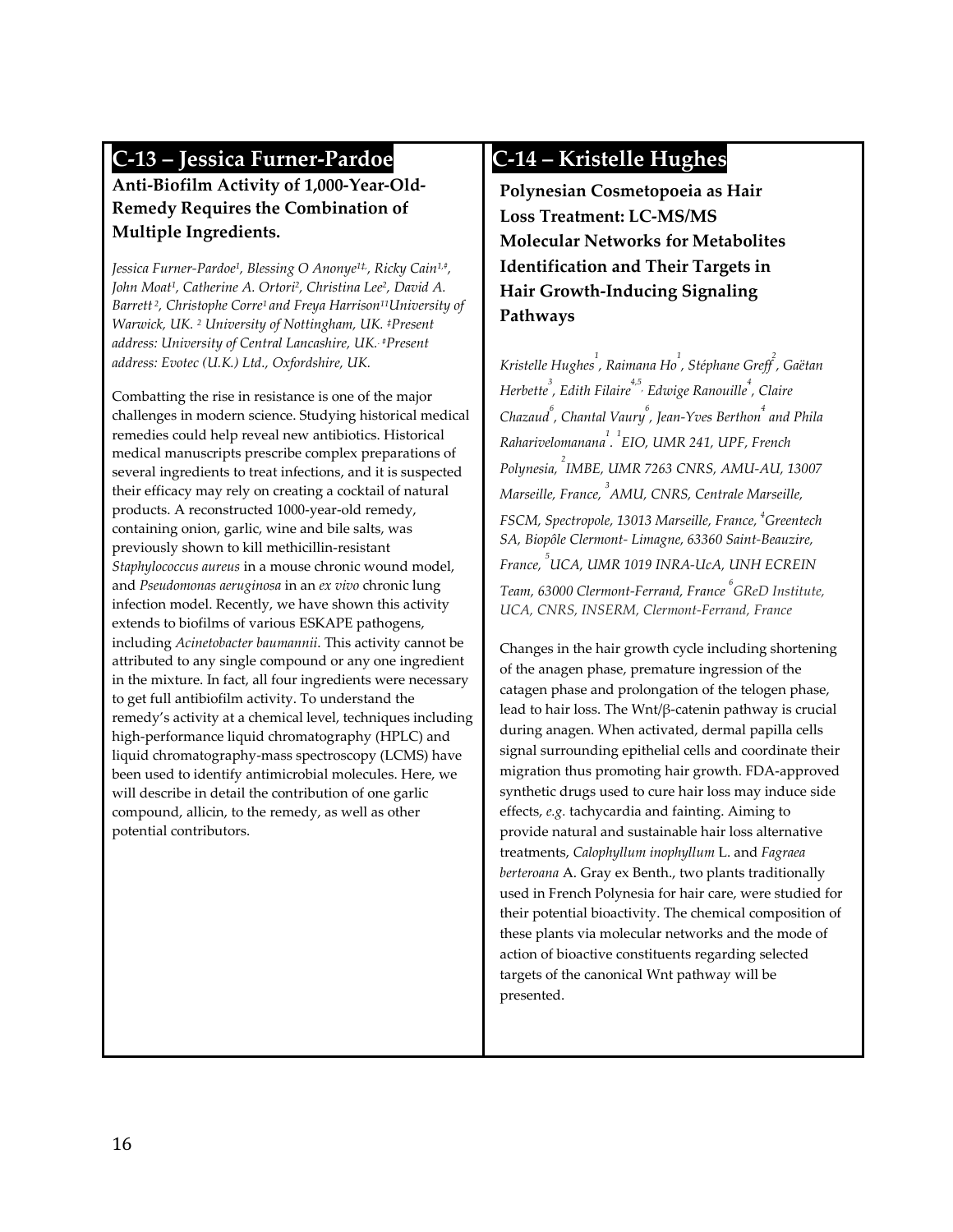### **C-15 – Mohammad Omar Faruque**

**Demystifying Bangladeshi Ethnomedicines with Modern Approaches**: *Congea Tomentosa* **as a Source of Potential Anti-Microbial and Anti-Cancer Agent**

*Mohammad Omar Faruque1,2, Shaikh Bokhtear Uddin1, James W Barlow3 and Hu Xuebo1 1Department of Botany, University of Chittagong, Chittagong-4331, Bangladesh, 2College of Plant Science and Technology, Huazhong Agricultural University, Wuhan, China, 3Department of Chemistry, Royal College of Surgeons in Ireland, Dublin, Ireland*

The traditional healers of indigenous communities of Bangladesh use several plant parts, with often unknown ingredients, for the treatment of cancers and microbial diseases. To investigate such treatments, we documented the traditional use of 276 ethnomedicinal plant species, utilising 292 informants of Bangladesh. Notably, 28 species were reported with new therapeutic uses and 13 species described have never been studied. Of these, *Congea tomentosa* was selected for *in-vitro* studies. Bioassay-guided screening led us to identify 10 compounds, and 5 compounds were isolated and identified. Among the isolated compounds, compound-2 displayed promising antimicrobial activity against tested microorganisms, while compound-4 significantly decreased the ratio of Bcl-2/Bax and increased the expression levels of cleaved caspases-9 and -3, suggested that compound-4 had the potential to induce apoptosis in U-251 cells, through activation of the intrinsic/mitochondrial pathway which might be triggered by the inhibition of Stat3 and Akt expression. Despite the ethnobotanical importance of *Congea tomentosa*, no chemical or biological studies have been published to date which support its traditional applications in Bangladesh. However, our study demonstrates the possible use of this plant in the treatment of cancers/microbial diseases, and support its traditional use.

#### **C-16 – Victoria Klein**

#### **Identifying the Cellular Target of Cordyheptapeptide A and Synthetic Derivatives**

*Victoria G Klein, <sup>1</sup> Walter M Bray,1 Haoyuan Wang,2 Quinn Edmondson,1 Joshua Schwochert,1 Satoshi Ono,3 Alexandra Turmon,1 Matthew R. Naylor,1 Justin H Faris,1 Okimasa Okada,3 Jack Taunton,2 R. Scott Lokey1 [1] Department of Chemistry and Biochemistry, University of California Santa Cruz, Santa Cruz, CA, United States [2] Department of Cellular and Molecular Pharmacology, University of California, San Francisco, San Francisco, United States [3] Innovative Research Division, Mitsubishi Tanabe Pharma Corporation, Kanagawa, Japan*

Cyclic peptides have long been pursued for their rich structural diversity and continue to provide a bountiful source of bioactive scaffolds. Many cyclic peptide natural products are highly active in mammalian cells, prompting studies by our group and others into the factors that govern cell permeability in these large, non-"druglike" molecules. In the course of our studies into the relationship between molecular size and cell permeability, we synthesized and investigated the properties of cordyheptapeptide A (**1**). Originally isolated from *Cordyceps*, a fungal genus widely valued for its pharmaceutical potential, the cordyheptapeptide family, including cordyheptapeptide B and C, are reported to show toxicity toward bacteria, fungi, as well as a variety of cancer cell lines, mostly in the micromolar range. While a solution-phase total synthesis for **1** has been described, and its crystal structure has been solved, the biological target(s) and mechanism of action of **1** remain unknown. Here we describe a novel phenotypic activity for **1** and an efficient solid-phase synthesis approach that enabled a detailed investigation of structure-activity and structurepermeability relationships. Coupled with molecular dynamics simulations, we demonstrate that small modifications to both the backbone and side chains of a cyclic peptide can drastically affect both its permeability and bioactivity. Additionally, by combining two highcontent screening assays with targeted pull-down assays, we identified its cellular target as the translation elongation factor eEF1A.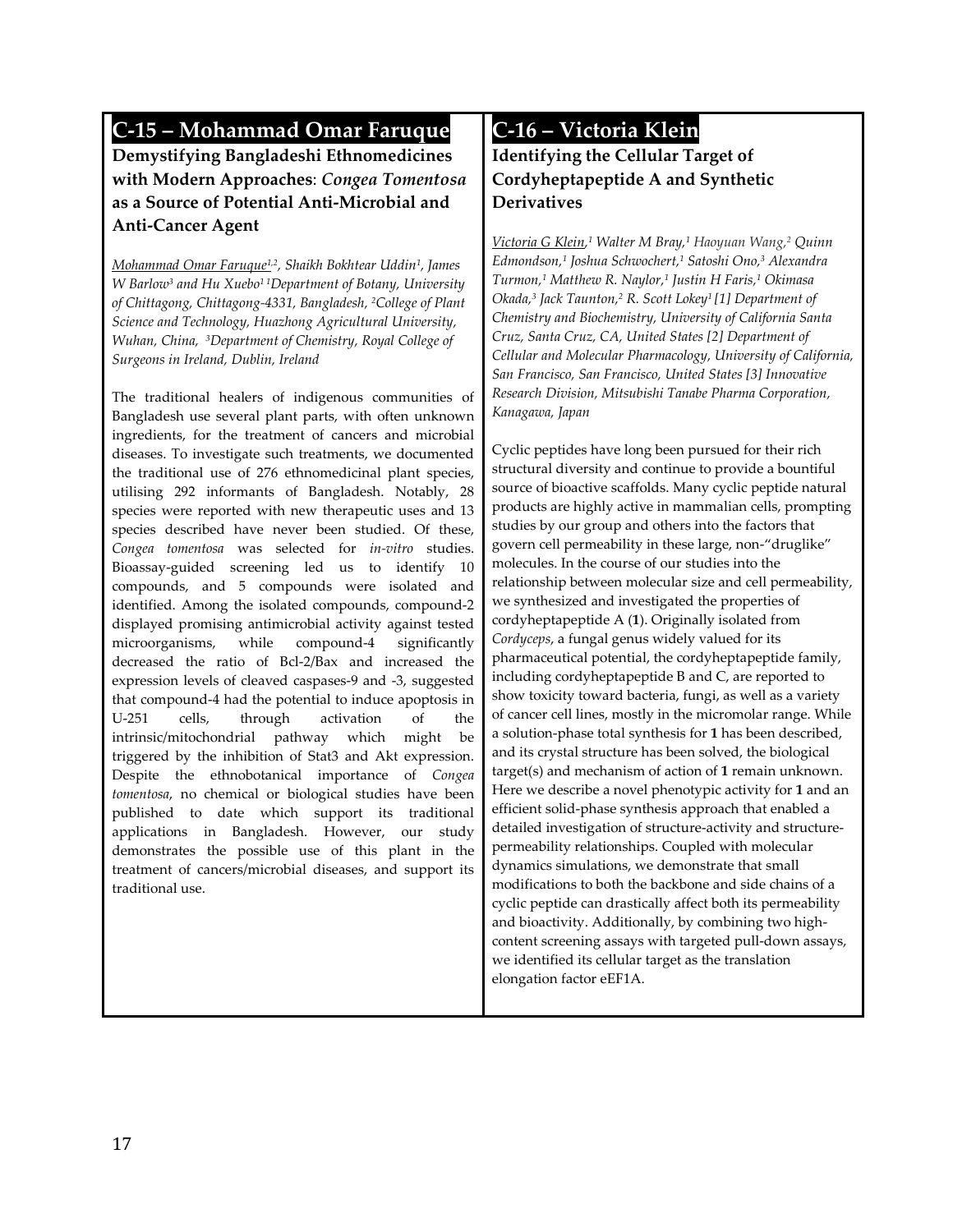### **C-17 - Amanda Maldonado**

#### **Eupenifeldin, a novel bistropolone secondary metabolite, may act to induce apoptotic events in high-grade serous ovarian cancer**

*Amanda C. Maldonado1, Zeinab Y. Al Subeh2, Cedric J. Pearce3, Nicholas H. Oberlies2, Joanna E. Burdette11Department of Pharmaceutical Sciences, Center for Biomolecular Sciences, University of Illinois at Chicago, Chicago, IL, 60612. 2Department of Chemistry and Biochemistry, University of North Carolina at Greensboro, Greensboro, NC 27412, USA, 3Department of Biomedical Engineering, Boston University, Boston, MA 02215, USA, 3 Mycosynthetix, Inc., 505 Meadowlands Drive, Suite 103, Hillsborough, North Carolina 27278*

High-grade serous ovarian cancer is the most common and aggressive form of ovarian cancer. There is an urgent need to develop novel drugs that could improve patient outcomes. Eupenifeldin was recently produced in large yields by the Oberlies lab, which allowed for extensive biological characterization. In three high-grade serous ovarian cancer cell lines (OVCAR3, OVCAR5, OVCAR8), eupenifeldin was found to have an IC<sub>50</sub> of less than 10 nM, with a therapeutic index 10X lower in fallopian tube secretory epithelial cell lines (FTSEC), indicating that there may be a specificity for tumor cells. In a clonogenic assay, incubation of 10 nM eupenifeldin for 8 hours was found to significantly hinder the ability of these cells to undergo expansion 5-fold suggesting cytotoxicity. To evaluate if cell death occurred by apoptosis, the annexin-V/propidium iodine assay was performed. It was found that eupenifeldin induced early apoptotic events in OVCAR3 and OVCAR8. These findings were confirmed in a western blot by evaluating cleaved PARP. Future studies will test the changes in the mitochondrial membrane potential as a factor of mitochondrial integrity as well as the detection of caspase 3/7 activity upon treatment with eupenifeldin. Natural products with nM activity that induce apoptosis may provide new therapies for ovarian cancer.

#### **C-18 – Mahsa Khoshbakht**

#### **New Chalanilines A from** *Chalara* **sp. Fungi and Total Synthesis of Chalaniline B**

*Mahsa Khoshbakht, <sup>1</sup> Jason Srey,1 Donovon A. Adpressa,1 Bongkotrat Thanaussavadate,1 Yang Cao,1 Paul R. Blakemore,\*1 and Sandra Loesgen.\*1,2 1Department of Chemistry, Oregon State University, Corvallis, OR 97331, 2Whitney Laboratory for Marine Bioscience, University of Florida, St. Augustine, FL 32080, USA.*

It was previously reported that perturbation of the endophytic ascomycete *Chalara sp.* 6661, producer of the isofusidienol class of antibiotics, with the histone deacetylase (HDAC) inhibitor vorinostat resulted in the production of new modified polyketides: chalaniline A (ChalA) and chalaniline B (ChalB). Both compounds incorporate an unusual anilino moiety which is derived from the vorinostat used to promote their biosynthesis. ChalA exhibits moderate cytotoxicity and ChalB shows potent activity against multi-drug resistant *Staphylococcus aureus*. The results of ongoing work to explore the chemistry and biology of the chalanilines via a combination of biochemical mutasynthesis and total synthesis will be presented. In part one of the lecture, the production, isolation, and structure elucidation (by NMR, MS) of six new chalaniline A analogs from *Chalara* cultures (0.5-2 mg/L yield) will be described (Figure 1). In each case, the new compound was obtained by incubating the fungus with a different vorinostat derivative. The various new vorinostats prepared for this purpose incorporate a sterically and electronically diverse range of anilino moieties. In part two of the lecture, the development of a successful elaboration of ChalB from 2 hydroxyxanthone by a route incorporating strategic oxidations followed by regioselective introduction of nitrogen- and carbon-based moieties to the resulting 1,3 dibromo-2,8-dihydroxyxanthone derivative, will be presented (Figure 2). With these results in hand, we are now poised to study biological SARs with the optimal method, either mutasynthesis (for ChalA) or chemical synthesis (for ChalB), being used to explore a given chalaniline chemotype.



Figure 1. New chalaniline A compounds obtained from mutasynthesis with varied vorinostat analogs.

egioselective oss-couplings

Figure 2. An overview of the total synthesis of chalaniline B from 2-hydroxyxanthone.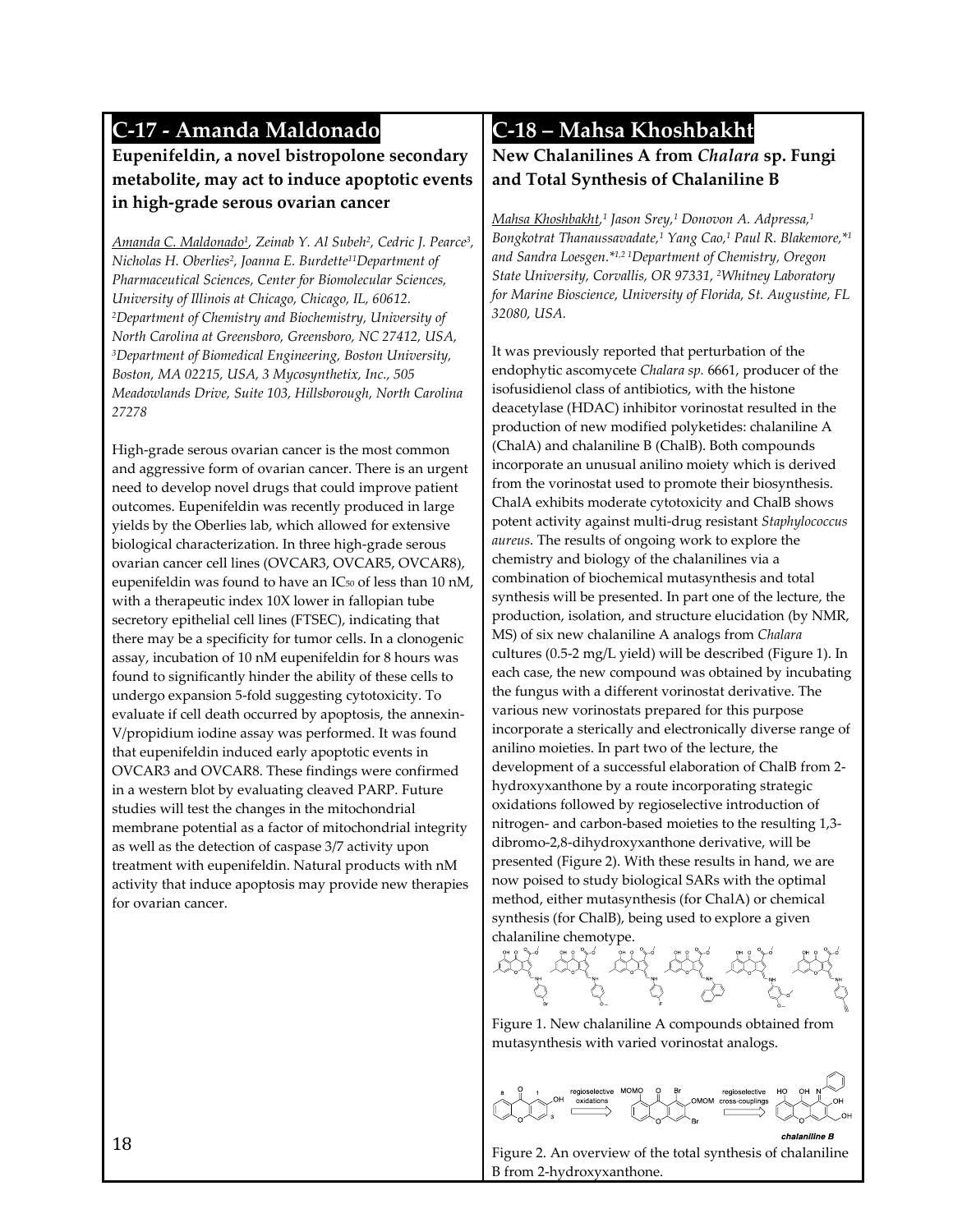# Author Index

| $\blacksquare$<br>$\mathsf{A}$                       |  |
|------------------------------------------------------|--|
| D'Ambrosio, Hannah K. 14                             |  |
|                                                      |  |
| Derbyshire, Emily R. 14                              |  |
|                                                      |  |
|                                                      |  |
| Dorrestein, Pieter C. 7.10<br>B                      |  |
|                                                      |  |
|                                                      |  |
| Berasategui Lopez, Aileen13                          |  |
| E                                                    |  |
| Edmondson, Quinn17                                   |  |
|                                                      |  |
|                                                      |  |
| G                                                    |  |
|                                                      |  |
| Bokhtear Uddin, Shaikh17<br>Faruque, Mohammad Omar17 |  |
| Bradford, James M. 14                                |  |
|                                                      |  |
|                                                      |  |
|                                                      |  |
| Furner-Pardoe, Jessica16                             |  |
|                                                      |  |
| $\mathsf{C}$<br><b>G</b>                             |  |
|                                                      |  |
|                                                      |  |
|                                                      |  |
|                                                      |  |
|                                                      |  |
|                                                      |  |
|                                                      |  |
|                                                      |  |
|                                                      |  |
| Cichewicz, Robert H. 9,10                            |  |
| $\mathbf{F}$                                         |  |
|                                                      |  |
|                                                      |  |
| Corre, Christophe16                                  |  |
| Cottrell, Garrison W. 10                             |  |
|                                                      |  |
|                                                      |  |
|                                                      |  |
|                                                      |  |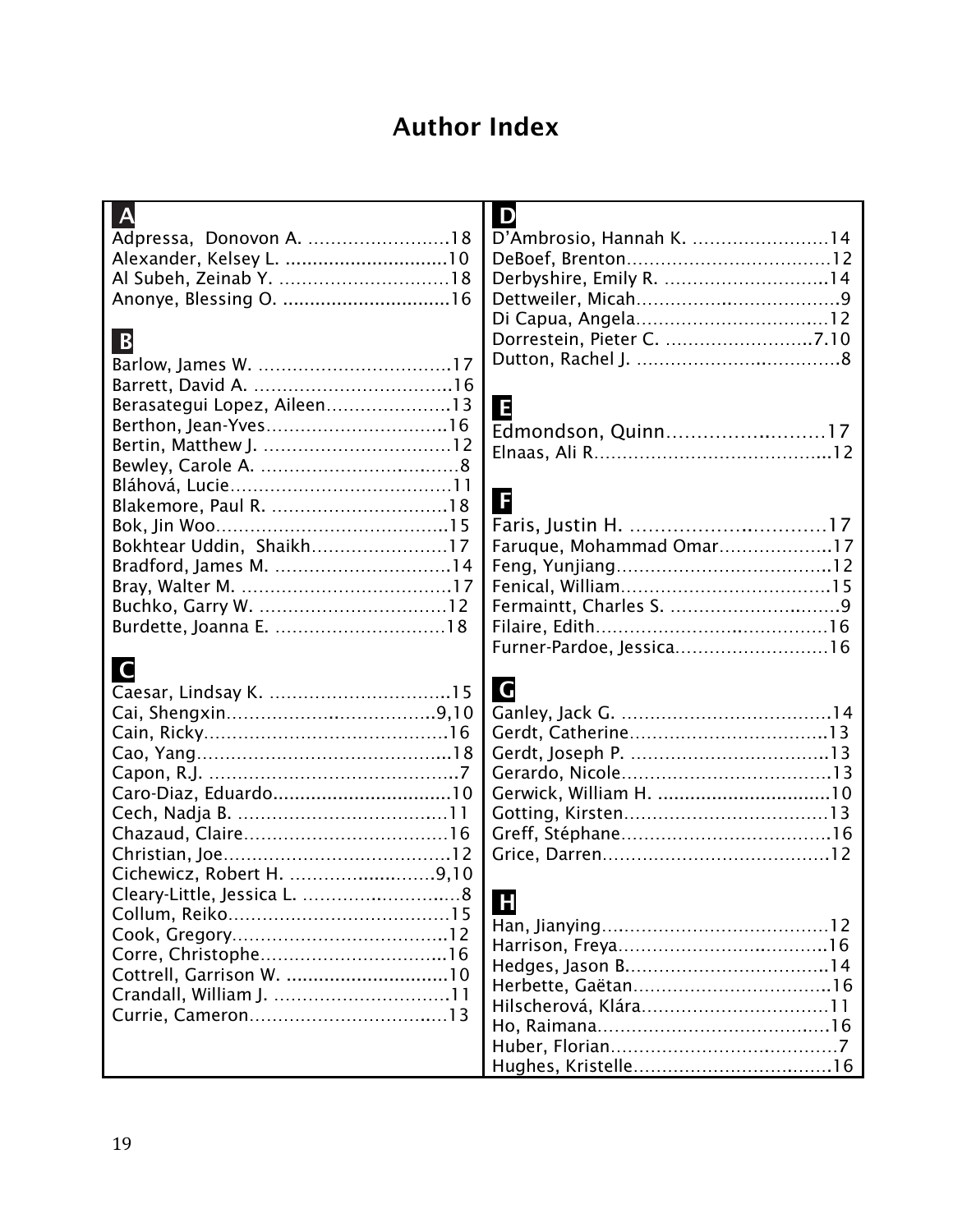|                         | N                           |
|-------------------------|-----------------------------|
|                         | Naylor, Matthew R. 17       |
|                         | Naman, C. Benjamin10        |
|                         |                             |
|                         |                             |
|                         |                             |
|                         | $\overline{O}$              |
|                         | Oberlies, Nicholas H. 11,18 |
|                         |                             |
| K                       |                             |
|                         | Okada, Okimasa17            |
|                         |                             |
|                         |                             |
| Khoshbakht, Mahsa18     |                             |
|                         | Ortori, Catherine A. 16     |
|                         |                             |
|                         | P                           |
|                         |                             |
|                         |                             |
|                         |                             |
|                         |                             |
| $\mathsf{L}$            |                             |
| Laureanti, Joseph A. 12 |                             |
|                         |                             |
|                         |                             |
|                         | Q                           |
|                         |                             |
|                         |                             |
|                         |                             |
|                         | R                           |
| M                       | Raharivelomanana, Phila16   |
|                         |                             |
|                         |                             |
| Maldonado, Amanda C. 18 |                             |
|                         |                             |
|                         |                             |
|                         |                             |
|                         |                             |
|                         |                             |
|                         |                             |
|                         | Ryan, Katherine S. 14       |
|                         |                             |
|                         |                             |
|                         |                             |
|                         |                             |
|                         |                             |